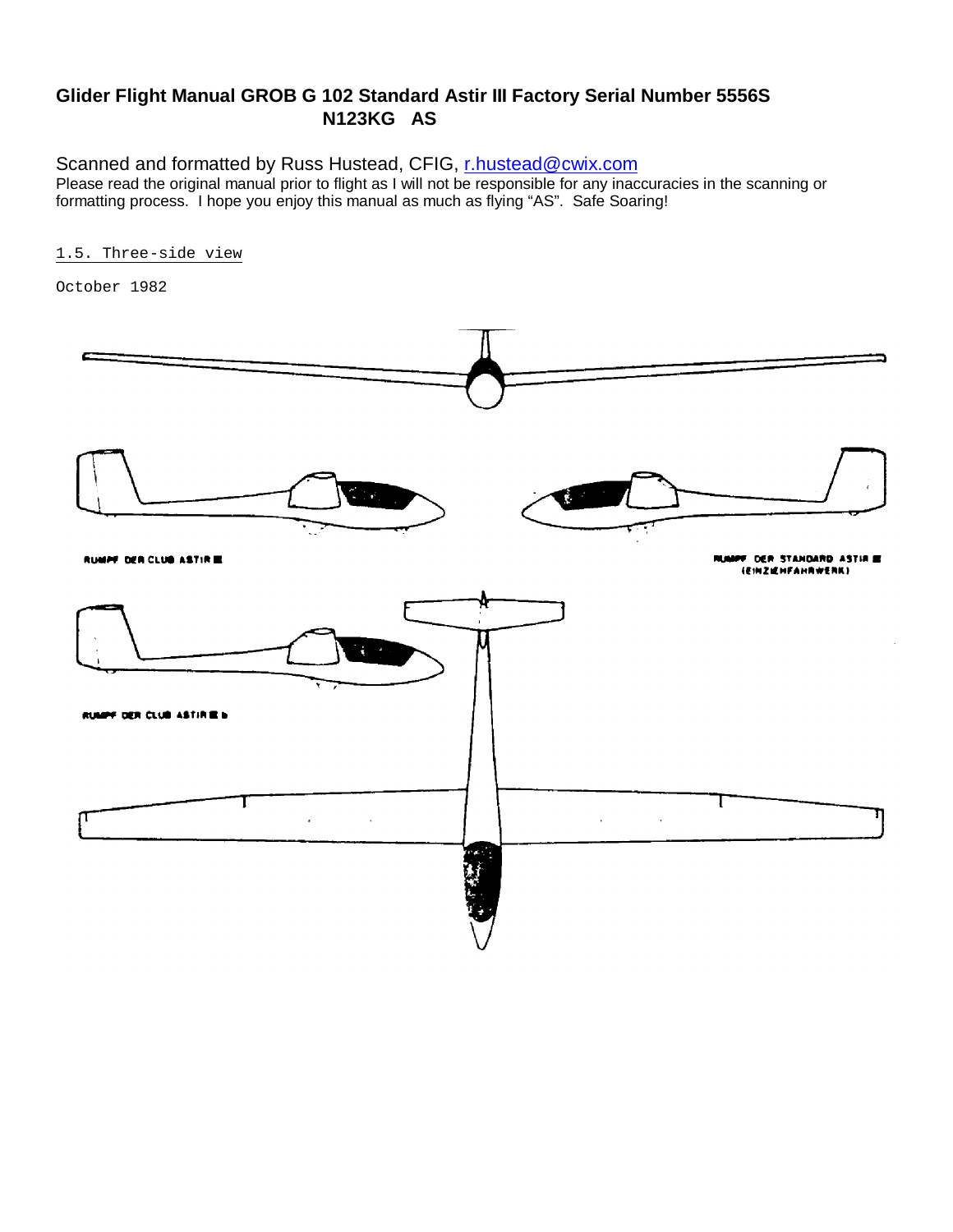| 1.3. Contents                      | Page            |
|------------------------------------|-----------------|
| I. General                         | (Omitted)       |
| I.I. Log of revisions              | Dec 1982        |
| I.3. Contents                      | 2, 3            |
| I.4. Total view (photo)            | (Omitted)       |
| I.5. Three-side view               | Front piece     |
| I.6. Description                   | 6               |
| II. Operating limits               | 7               |
| II.1 Category of airworthiness     | $7\phantom{.}$  |
| II.2 Permitted operations          | 7               |
| II.3 Minimum equipment             | 7               |
| II.4 Airspeed limitations          | 7,8.9           |
| II.5 Flight envelope               | 9               |
| II.6 Weights                       | 9               |
| II.7 Center of gravity position    | 9,10            |
| II.8 Loading limitations, weighing |                 |
| report                             | 10,10a,11-EMPTY |
| II.9 Tow hooks                     | 12              |
| II.10 Weak link in launching cable | 12              |
| II.11 Tire pressure                | 12 <sup>2</sup> |
| II.12 Crosswinds                   | 12 <sup>2</sup> |
| II.13 Placards and markings        | $13 - 18$       |
| III. EMERGENCY procedures          | 19              |
| III.1 Spin recovery                | 19              |
| III.2 Canopy jettison and exit     | 19              |
| 111.3 Landing with undercarriage   |                 |
| retracted                          | 20              |
| III.4 Miscellaneous (Rain, wing    |                 |
| dropping, ground looping)          | 20              |
|                                    |                 |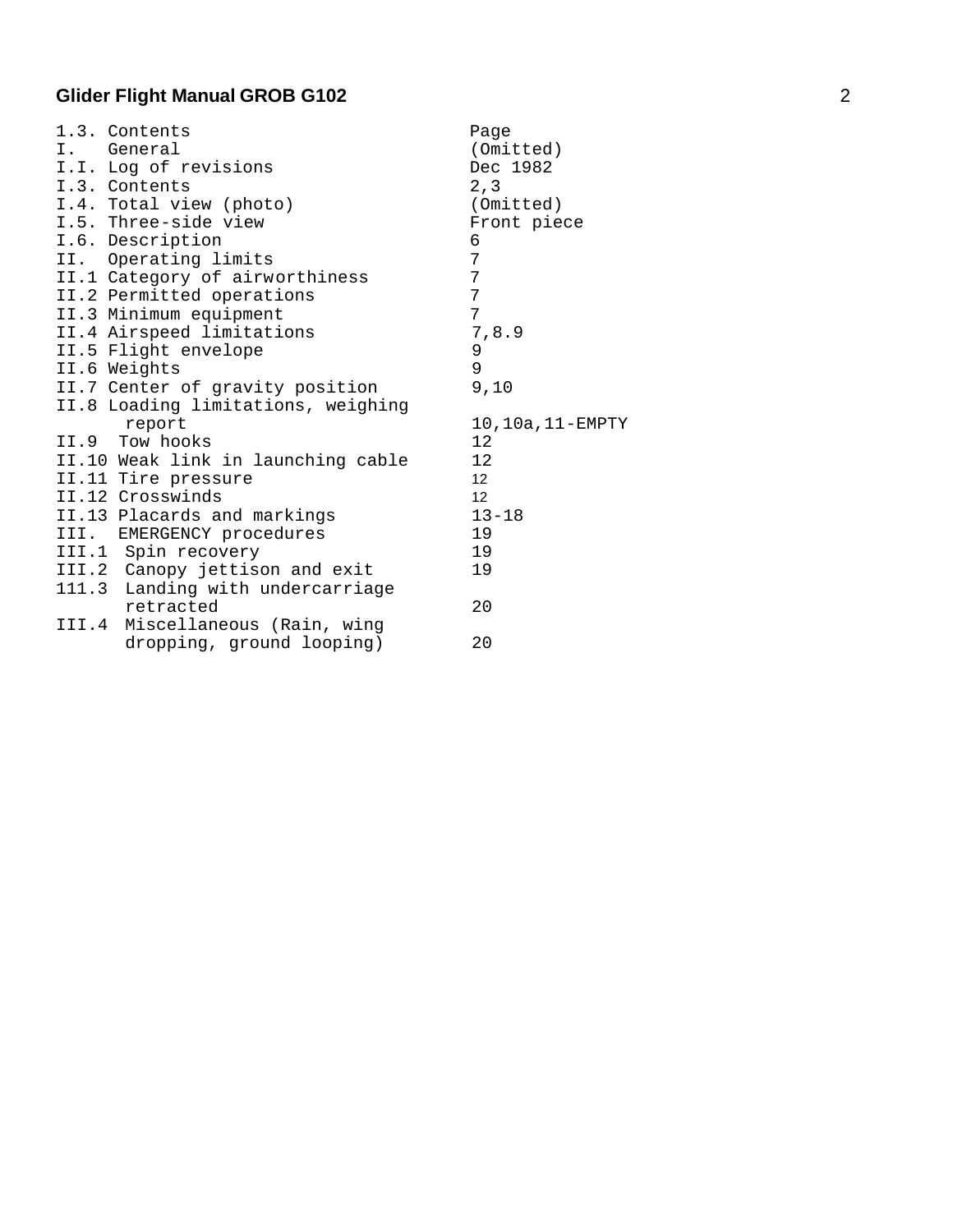|                                                                    |                                                                                                                                                                                                                                                                                                                                                                                    | Page                                                                                                                        |
|--------------------------------------------------------------------|------------------------------------------------------------------------------------------------------------------------------------------------------------------------------------------------------------------------------------------------------------------------------------------------------------------------------------------------------------------------------------|-----------------------------------------------------------------------------------------------------------------------------|
| IV.<br>IV.2<br>IV.3<br>IV.5<br>IV.7<br>IV.4<br>VI.<br>VI.1<br>VI.2 | Normal procedures<br>IV.1 Cockpit and control layout<br>Daily inspection<br>Pre flight check<br>IV.4 Take off<br>Normal flight<br>IV.6 Slow flying and stalling<br>High speed flight<br>IV.8 Simple aerobatics<br>Approach and landing<br>IV.10 Flying with waterballast<br>IV.11 Storage<br>V. Performance<br>V.1 . Flight Polar<br>Rigging and derigging<br>Rigging<br>Derigging | 21<br>21,22<br>23, 24, 25<br>26<br>26,27<br>27<br>28<br>28<br>29<br>30<br>31,32<br>33<br>33<br>34<br>35<br>35, 36, 37<br>37 |
|                                                                    |                                                                                                                                                                                                                                                                                                                                                                                    |                                                                                                                             |
| VI.3                                                               | Transport                                                                                                                                                                                                                                                                                                                                                                          | 38                                                                                                                          |
| VI.4                                                               | Simple Maintenance                                                                                                                                                                                                                                                                                                                                                                 | 38,39                                                                                                                       |
| VII.                                                               | Measurement of centre of                                                                                                                                                                                                                                                                                                                                                           |                                                                                                                             |
|                                                                    | qravity                                                                                                                                                                                                                                                                                                                                                                            | 40,41,42                                                                                                                    |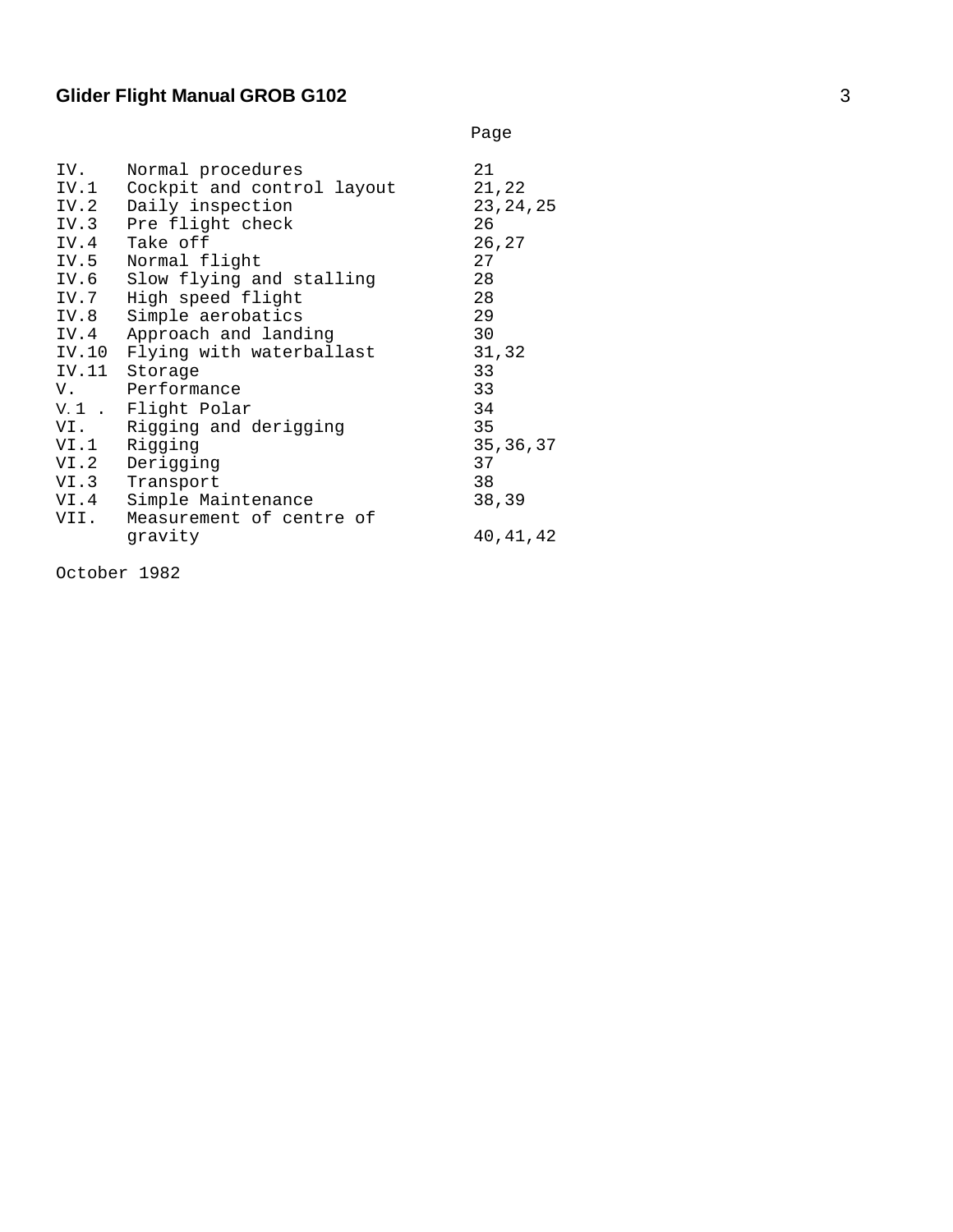#### 1.6. Description

The CLUB ASTIR III and IIIb a single seat performance glider for the club class with a T-tail and airbrakes on the upper wing surface. The STANDARD ASTIR III is the equivalent high performance glider for the standard class, with retracting undercarriage and ballast tanks in the wings. The glider incorporates the most modern fibre reinforced plastic technology. The fuselage stringers are fabricated from Carbon fibre; all other surfaces and shells are glassfibre,

#### Technical Data

| Wingspan              |  | $15,0 \text{ m}$ (49,2 ft)                   |
|-----------------------|--|----------------------------------------------|
| Length                |  | 6,75 m (2291 ft)                             |
| Height                |  | $1,26$ m $('4,1 ft)$                         |
| Aspect ratio          |  | $1892$ (18,2)                                |
| Wing area             |  | $12, 4 \text{ m } 2(133, 5 \text{ sq.fit.})$ |
| Maximum flying weight |  |                                              |
| with waterballast     |  | 450 kg (992 lbs)                             |
| without waterballast  |  | 380 kg (838 lbs)                             |
|                       |  |                                              |
| Maximum wing loading  |  | 36,3 kg/m 2 (7,4 lbs/sq.ft)                  |
|                       |  |                                              |
| December 6, 1982      |  | Approved by LBA                              |
|                       |  |                                              |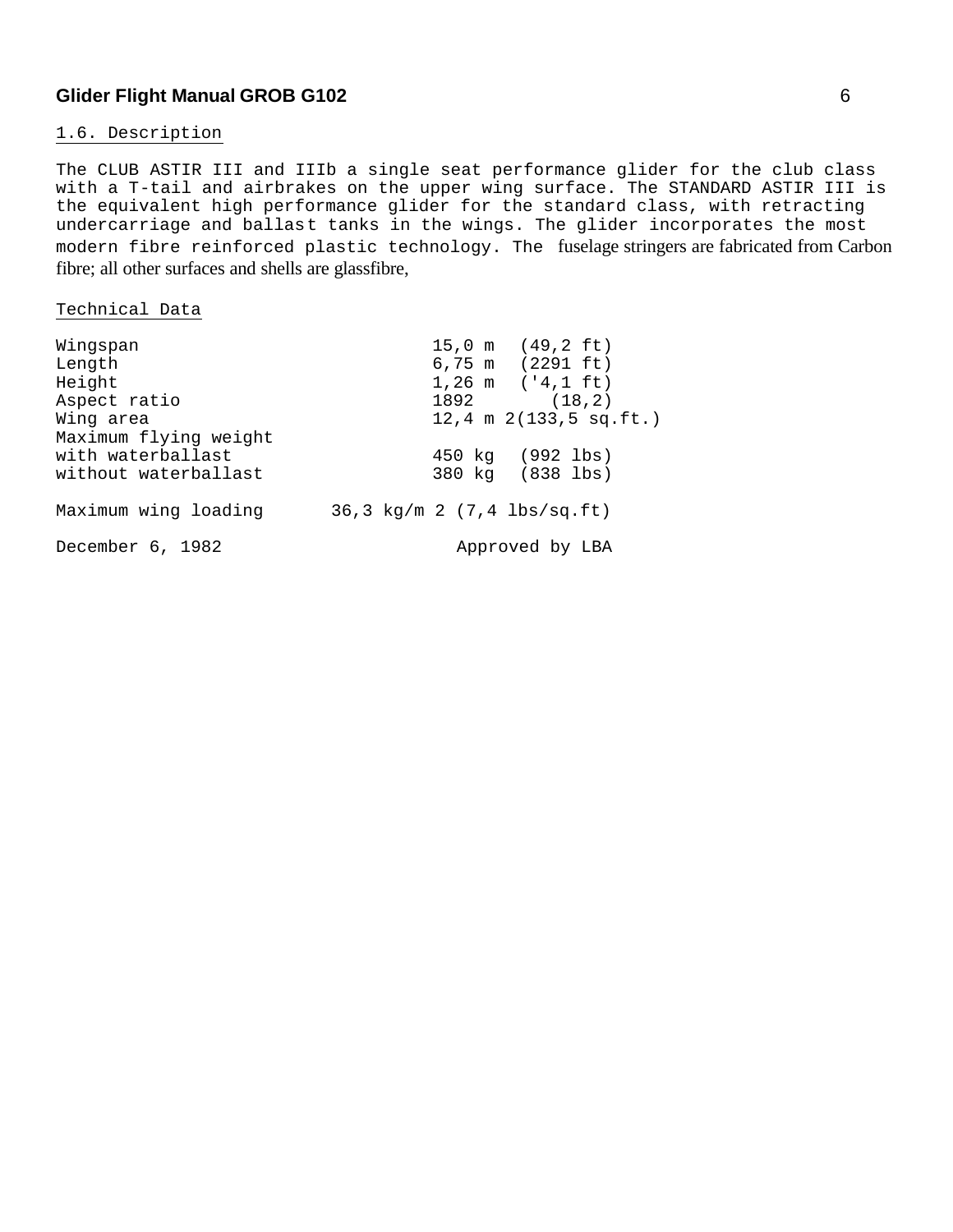#### II. operating limitations

#### II.1 Category of airworthiness:

U (Utility) according to JAR 22

Certification Basis: 14 CFR Sections 21.23 and 21.29 effective 1 February 1965; and Joint Airworthiness Requirements for Sailplanes and Powered Sailplanes (JAR-22), dated 1 April 1980.

II.2 Permitted operations:

1. VFR day 2. \*Simple aerobatics (loop, stall turn, lazy eight, chandelle, spin) \*NOTE: ASA does not permit aerobatics in club ships

II.3 Minimum equipment

| 1. | Air speed indicator reading to    |
|----|-----------------------------------|
|    | 300 km/h (162 knots, 187 mph)     |
| 2. | Altimeter                         |
| 3. | Four part safety harness          |
| 4. | Back cushion of at least 3" depth |
|    | when compressed, or parachute     |
| S. | Loading limit placard             |
| 6. | Flight limits placard             |
| 7. | Flight Manual                     |

II.4 Airspeed limitations

| Never exceed<br>Maximum Rough<br>Air      |  | VNE 250 km/h(135 kts, 155mph)<br>VB 250 km/h(135 kts, 155mph) |  |  |
|-------------------------------------------|--|---------------------------------------------------------------|--|--|
| Manoeuvring<br>speed                      |  | VM 170 km/h( 92 kts, 105mph)                                  |  |  |
| Maximum on<br>winch launch                |  | VW 120 km/h( 65 kts, 74mph)                                   |  |  |
| Maximum on<br>aerotow                     |  | VT 170 km/h( 92 kts, 105mph)                                  |  |  |
| Maximum for<br>operating<br>landing gear, |  | VT 250 km/h(135 kts, 155mph)                                  |  |  |

and L.G. extended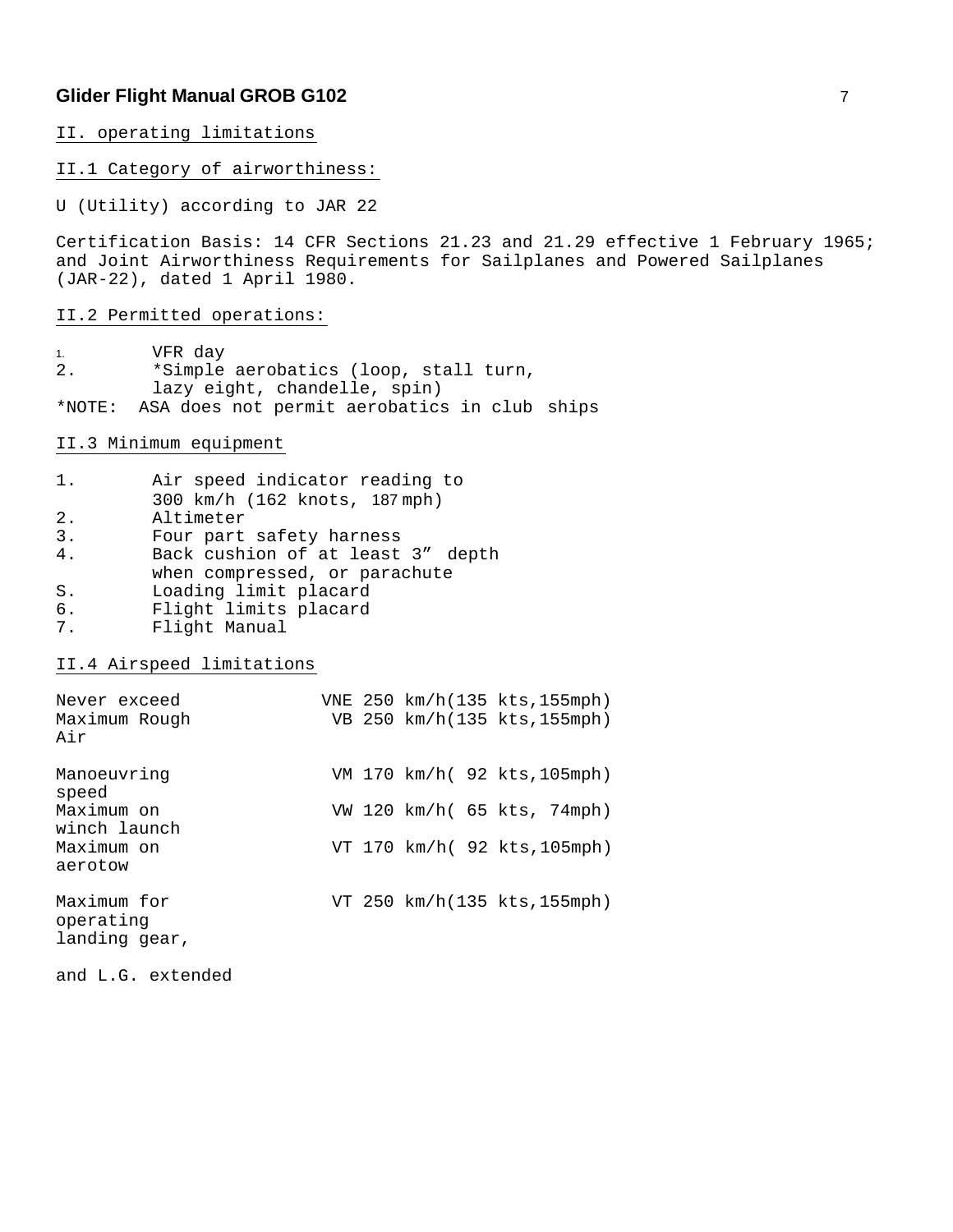"Rough air" includes the turbulence likely to be encountered in wave rotors, clouds, whirlwinds, and while flying over mountain ridges.

The manoeuvring speed is the maximum speed at which full control deflections are permissible. At VNE only one third of the available movements may be used. True airspeed is higher than indicated airspeed at altitude.

This fact has no influence on the strength and the aerodynamic loads on the sailplane. But for flutter prevention VNE must be decreased according to the following table.

| Altitude (ft)                | 0-6500 | 10000      | 13000            | 16500 | 19000 |
|------------------------------|--------|------------|------------------|-------|-------|
| <b>VNE</b> (indicated knots) | 135    | 128        | $\overline{121}$ | 115   | -109  |
| (indicated km/h)             | 250    | <b>Z37</b> | 225              | -213  | -202  |

## Air speed indicator markings

 $\ddot{\phantom{0}}$ 

| 170-250 km/h 92-135 kts 106-155mph Yellow arc $\frac{1}{\text{range}}$<br>$135$ kts<br><b>155</b> mph Red line $(max, speed)$<br>At 250 km/h<br>56 mph. Yellow triangle (mini-<br>$49$ kts<br>At 90 km/h<br>mum approach speed<br>at max. flying weight) |  |  |  | 72-170 km/h  39-92 kts $ 45-106$ mph  Green ardnormal range |
|----------------------------------------------------------------------------------------------------------------------------------------------------------------------------------------------------------------------------------------------------------|--|--|--|-------------------------------------------------------------|
|                                                                                                                                                                                                                                                          |  |  |  |                                                             |
|                                                                                                                                                                                                                                                          |  |  |  |                                                             |
|                                                                                                                                                                                                                                                          |  |  |  |                                                             |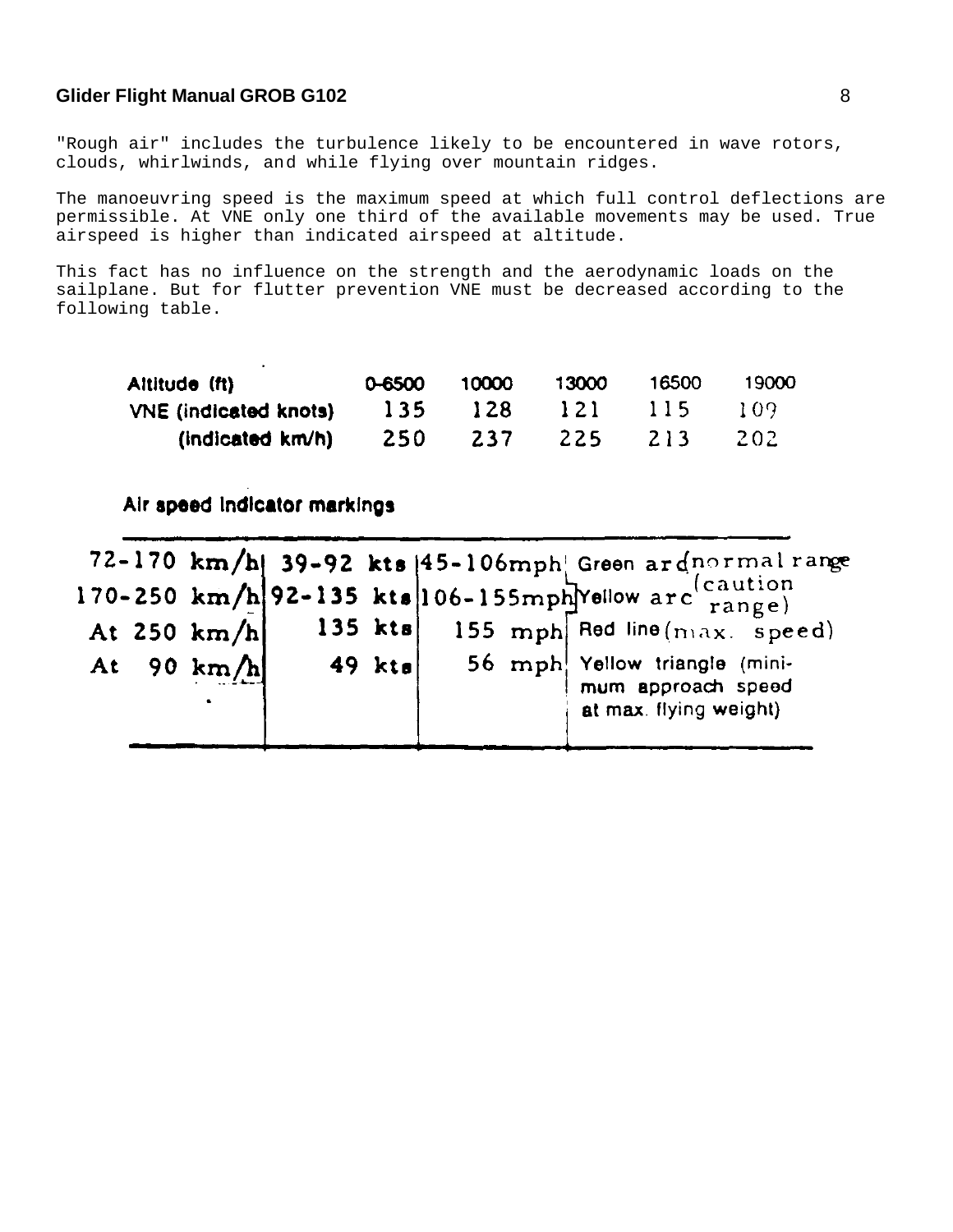Installation Errors of ASI The airspeed indicator must be connected to the following sources: Pitot head in the tail fin, static vents side of the fuselage near the seat, Using a calibrated ASI the position error is not greater than + 2 km/h or 1 kt or 1,2 mph. A calibration curve is therefore n ot necessary.

#### II.5 Flight envelope

The following g-loads must not be exceeded.

At VM  $+ 5.3 - 2.65$ At VNE + 4.0 - 1.5 (Airbrakes closed)

#### II.6 Weight limits

| Empty weight                                                 | appr. 260 kg (573 lbs) |                  |
|--------------------------------------------------------------|------------------------|------------------|
| Max. permissible<br>without waterballast<br>Max. permissible |                        | 380 kg (638 lbs) |
| with waterballast                                            |                        | 450 kg (992 lbs) |
| Maximum permissible weight<br>of non lifting parts           | 250 kg (551 lbs)       |                  |

#### II.7 Center of gravity position

Permitted center of gravity positions in flight lie in the range:

#### from 310 mm ( 12,20 inches) to 480 mm (18,90 inches)

behind the datum line, equivalent to 24% to 44% of the M.A.C. of the wing.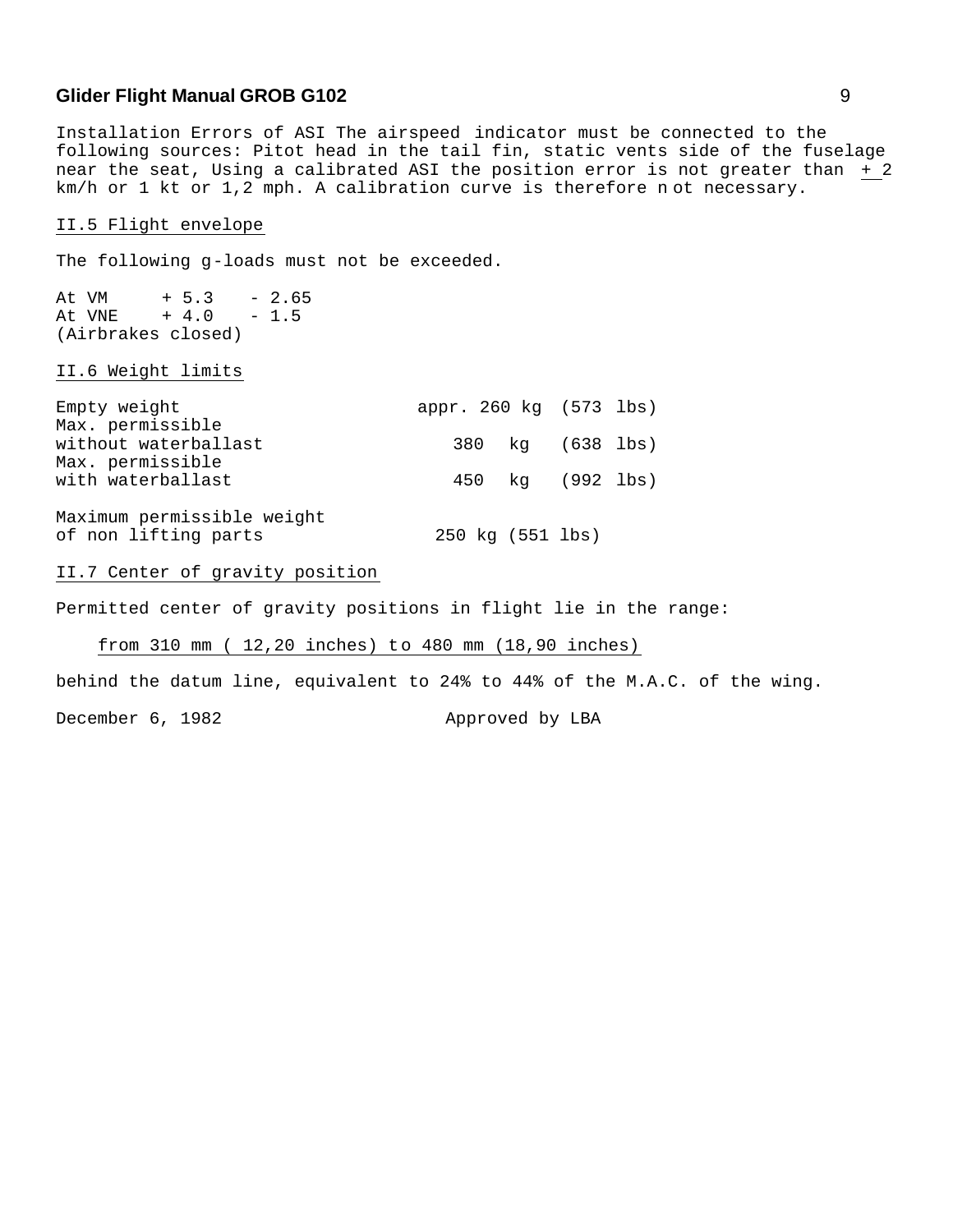A/c attitude: incidence board of 600:26 angle horizontal on the back of the fuselage.

The datum line is the wing root leading edge.

The permitted center of gravity range will not be exceeded if the loading is carried out according to the loading plan in section 11.8.

II.8 Loading limitations Minimum weight in the seat 70 kg (154 lbs) Maximum weight in the luggage space 10 kg 22 lbs)

Maximum weight in the seat 110 kg (242 lbs)

#### Pilot weights lower than 70 kg (153 lbs) must be compensated by ballast carried in the seat.

The maximum flying weight of 380 kg (838 lbs) without waterb allast and of 450 kg (992 lbs) with waterballast must not be exceeded. Water ballast can only be loaded until this maximum weight is reached (see diagram on side 10a).

#### **Water ballast can not be used to compensate locking weight in the seat.**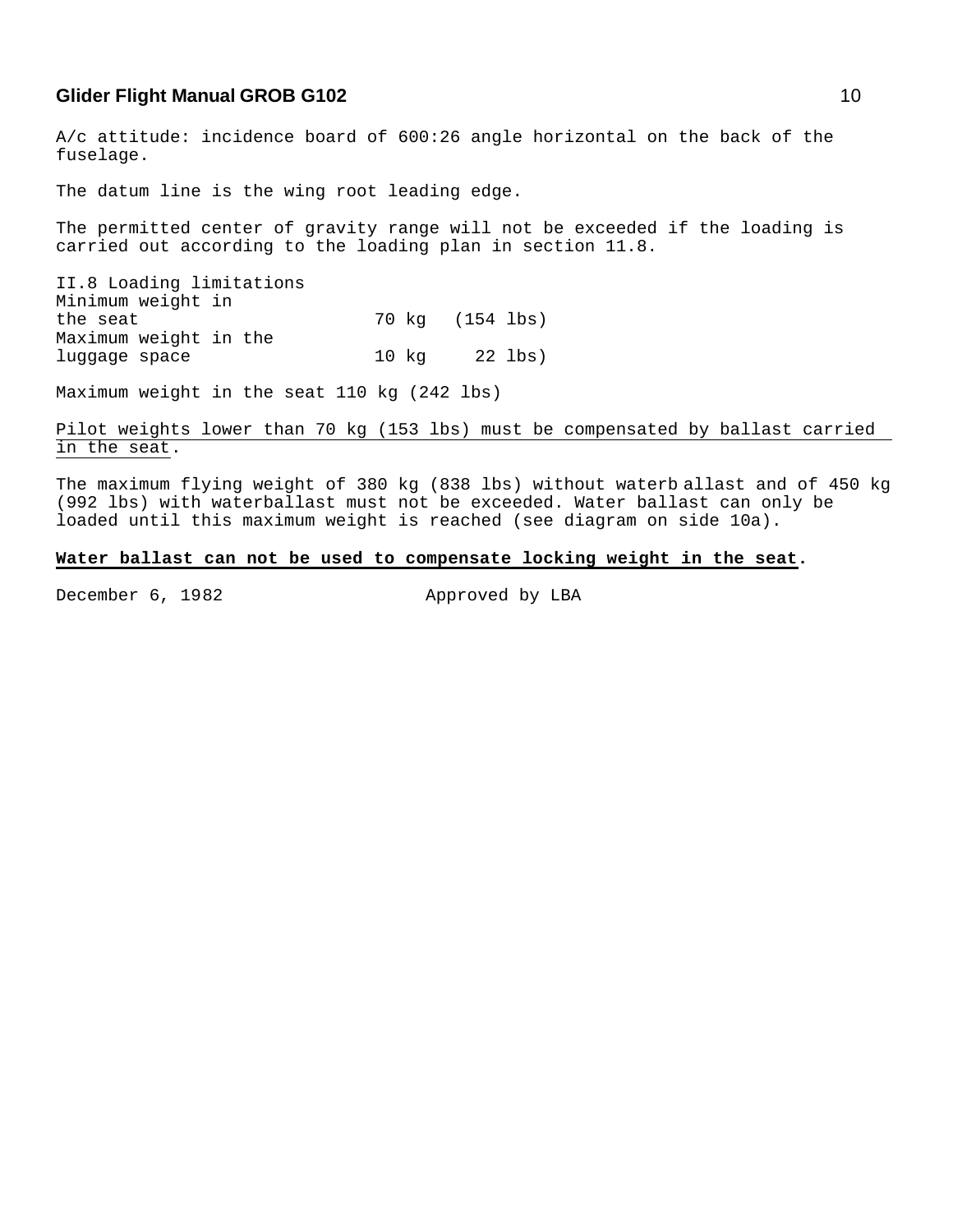



#### (only Standard Astir III) Waterballast chart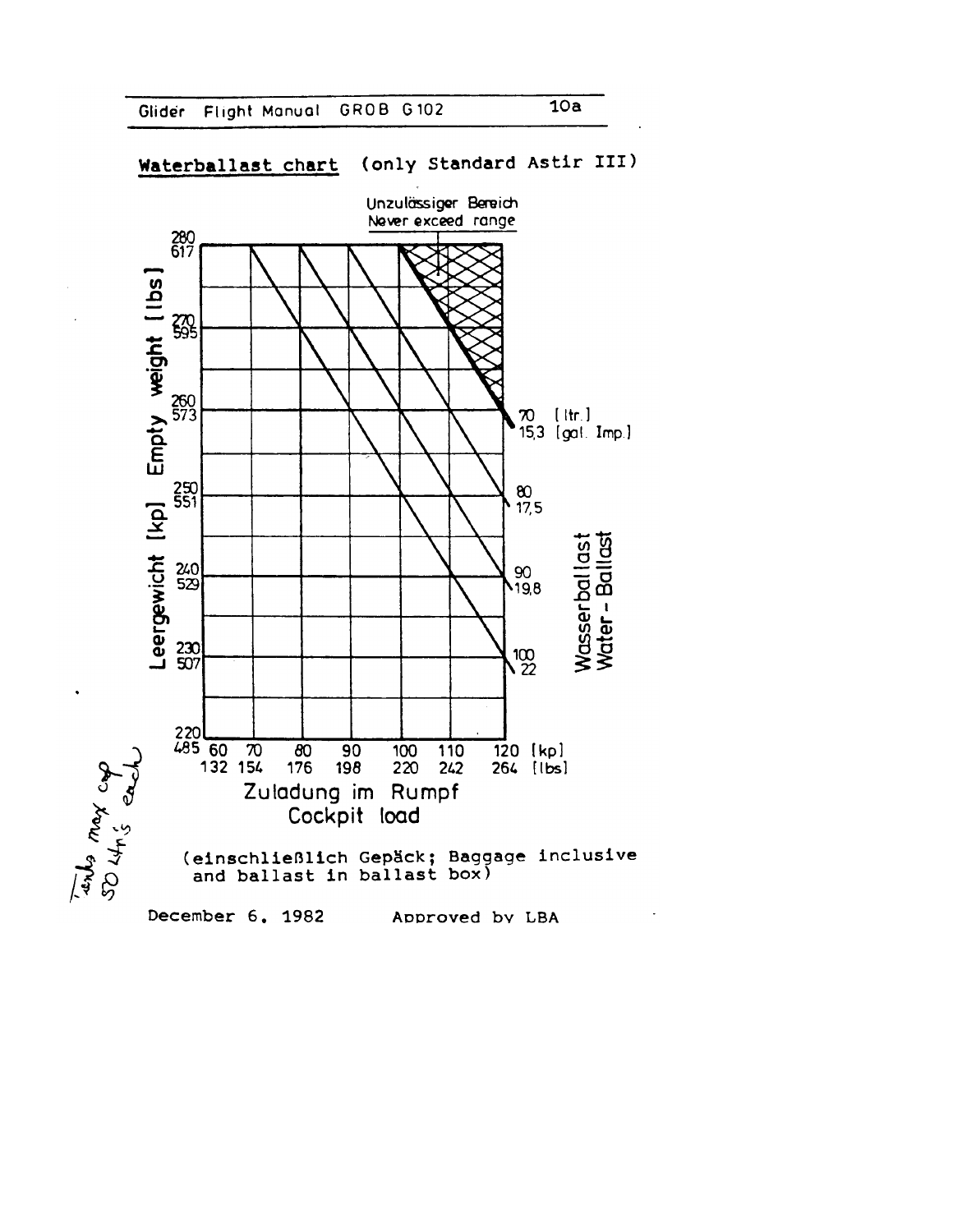II.9 Tow hooks and cable length

For Aerotow: Optional nose hook E 75 with modification 1-79

For Aerotow and winch launch: Europa G 73 safety hook.

Minimum aerotow cable length 40 m (130 ft) Minimum launch cable length 600 m (1970 ft)

#### II.10 Weak link in launching cable

Aerotow and winch launch 500 kg (1100 lbs)+/ -10% (e.g. Weak link no. 5. color code white)

II.11 Tire pressure

Tire size Main wheel 5.00-5 / Tire pressure 2.5 bar Nose wheel and Tail wheel 0 210 x 65 mm. 2,5 bar

#### 11.12 Crosswinds

**The maximum approved crosswind component for take off and landing is 11 knots** (12 mph).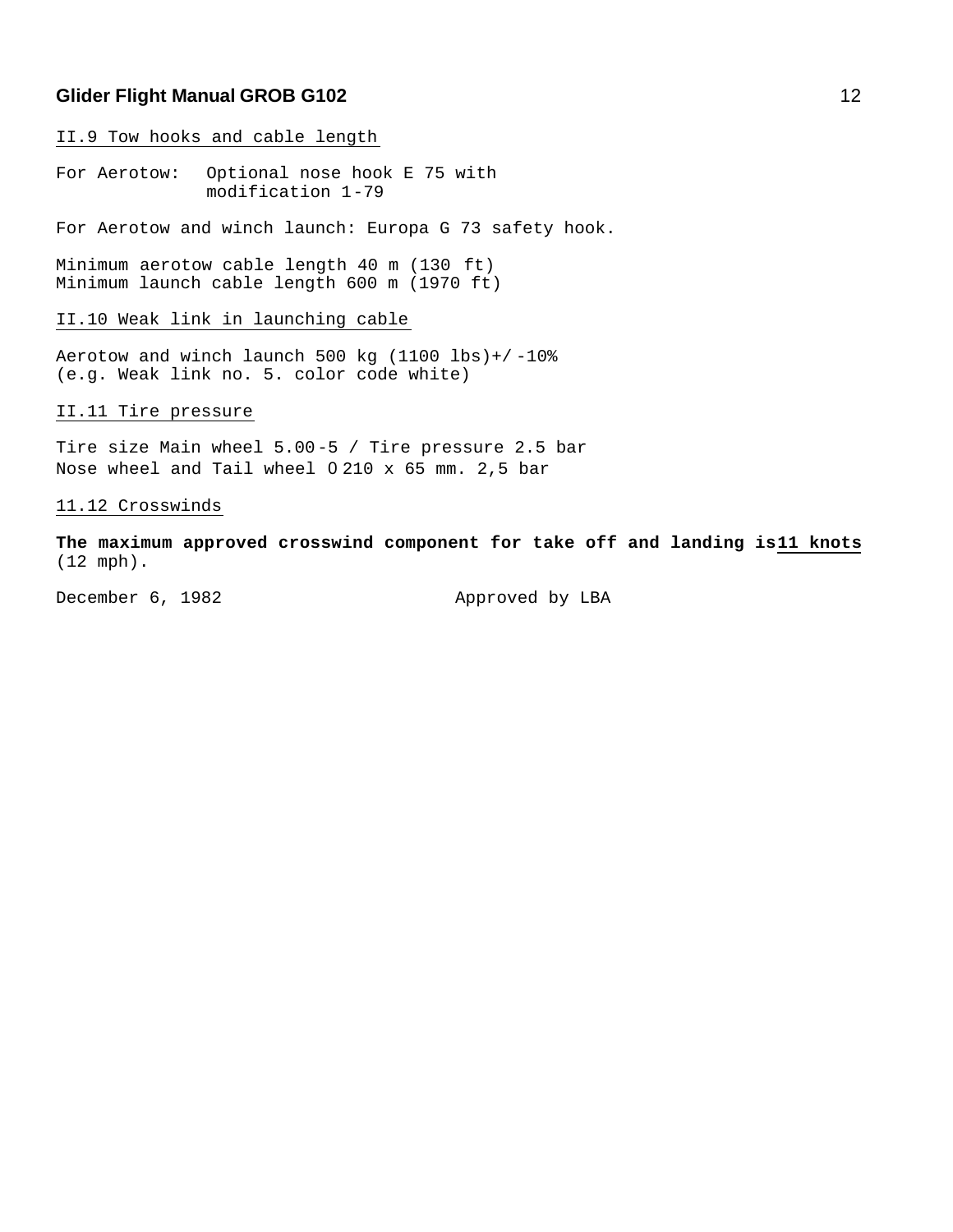### 11.13 Placards and markings

| Maximum<br>weight                              |         | kg         |     | 1bs        |
|------------------------------------------------|---------|------------|-----|------------|
| Without water ballast:<br>with water ballast:* |         | 380<br>450 |     | 836<br>990 |
| Airspeed limits                                | $k$ m/h | m.p.h.     | kts |            |
| Never exceed                                   | 250     | 155        | 135 |            |
| In rough air                                   | 250     | 155        | 135 |            |
| Manoeuvering                                   | 170     | 105        | 92  |            |
| On aerotow                                     | 170     | 105        | 92  |            |
| On winch tow                                   | 120     | 74         | 64  |            |
| Airbrakes                                      | 250     | 155        | 135 |            |
| Gear extension                                 | 250     | 155        | 135 |            |
|                                                |         |            |     |            |

cockpit \*(no valid for CLUB ASTIR III and IIIb)

Payload

Payload (pilot and parachute) The maximum weight must not be exceeded.

Minimum payload: 70 kg, 154 lbs. Less weight must be compensated with ballast in the seat or in the ballast box

Maximum load 110 kg 243 lbs

The maximum weight must not be exceeded.

cockpit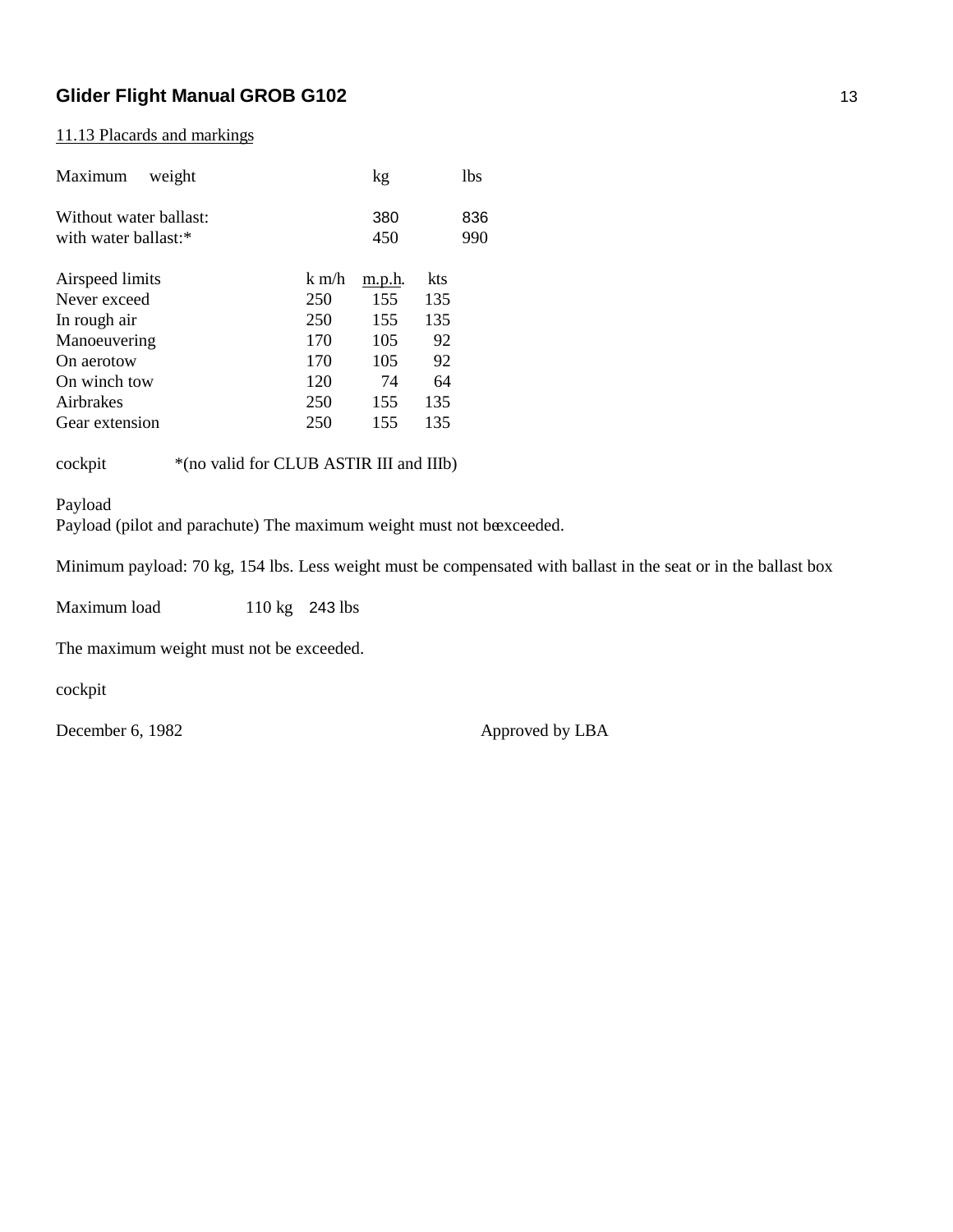Flight Manual GROB G102 Glider

#### Check before launch

Wing and tailplane connections checked? Full and free movement of controls? Parachute secured? Straps tight and locked? Pedals adjusted and locked? Brakes closed and locked? Trim correctly adjusted? Altimeter adjusted? Canopy locked? Cable on correct hook?

Beware: -- Crosswind! -- Cable break!

## cockpit

| Simple aerobatics manoeuvers                 |       |       |     |  |  |  |
|----------------------------------------------|-------|-------|-----|--|--|--|
| Recommended<br>entry speed                   | km/hr | knots | mph |  |  |  |
| Loop                                         | 180   | 97    | 112 |  |  |  |
| Stall turn                                   | 180   | 97    | 112 |  |  |  |
| Chandelle                                    | 150   | 81    | 93  |  |  |  |
| Lazy eight                                   | 120   | 65    | 75  |  |  |  |
| Spins                                        |       |       |     |  |  |  |
| Aerobatics with waterballast is not allowed. |       |       |     |  |  |  |

٠è

## Cockpit

|  |       | TIRE: 2,5 bar (36psi) Weak links for towing<br>Nose and Tail wheel Tire: 2,5 bar 36 psi. |
|--|-------|------------------------------------------------------------------------------------------|
|  |       |                                                                                          |
|  |       |                                                                                          |
|  | cover | الموسوع والمستنبذ والمناسب والمتعاونة والمتعاونة                                         |

#### Main wheel cover

| Altitude(ft) 0-6500 10000 13000 16500 19000 |     |           |              |              |
|---------------------------------------------|-----|-----------|--------------|--------------|
| VNE (KIAS)                                  | 135 | $128$ 121 | $\sqrt{115}$ | $\sqrt{109}$ |

## near airspeed indicator

December 6. 1982

Annroved by LBA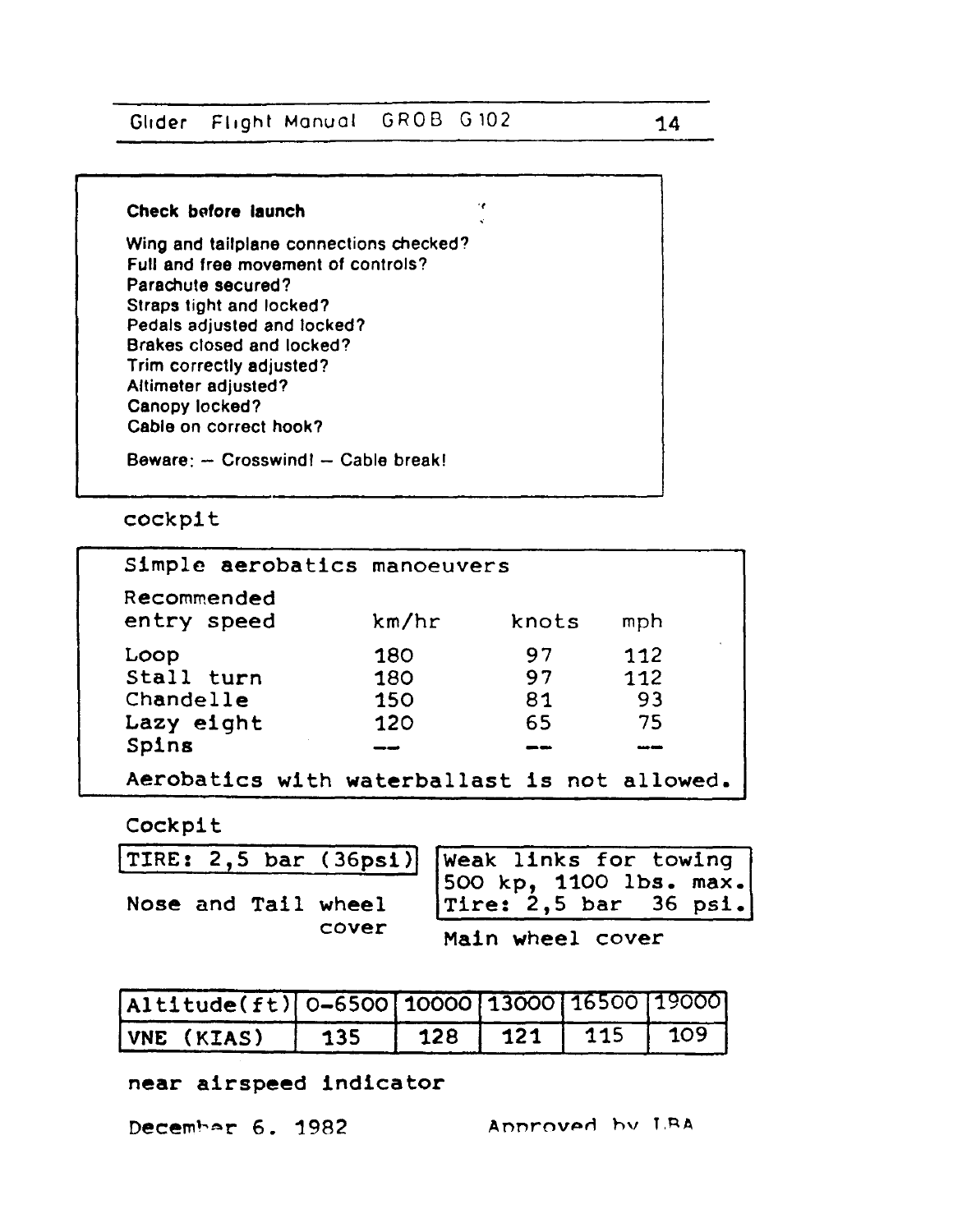$\bar{z}$ 

ú.

 $15<sub>1</sub>$ 

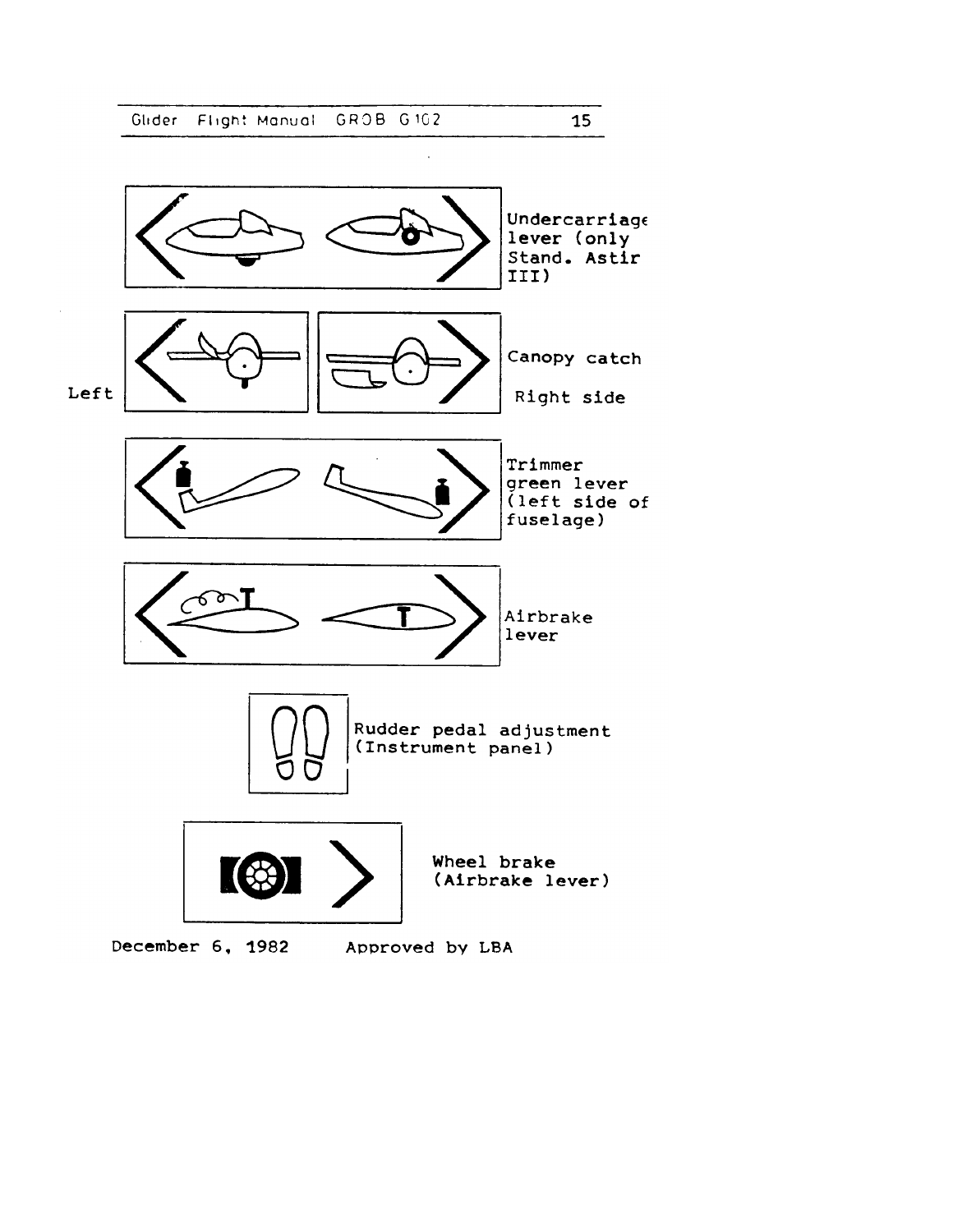

|          | Baggage maximum |  |
|----------|-----------------|--|
| $22$ lbs | 10 kg           |  |



 $16<sup>1</sup>$ 

Cable Release (Instrument panel)





Ventilation Water ballast jettison (Instrument panel)(Instrument panel) (Standard Astir III)

Don't push or lift here

Fin (both sides)

| Elevator quick lock connected    | Tailplane |
|----------------------------------|-----------|
| Markings notice                  | checklist |
| Rotating knob turned in          | (Fin)     |
| Tailplane secured (cover closed) |           |

| Fer          | × | 80   60   | E 120150 |                    |  |
|--------------|---|-----------|----------|--------------------|--|
| Stoor        |   |           |          |                    |  |
| Fer          |   | 8 210 240 |          | $w$ <b>300 820</b> |  |
| <b>Steer</b> |   |           |          |                    |  |
| <b>SATE</b>  |   |           |          |                    |  |

near magnetic direction indicator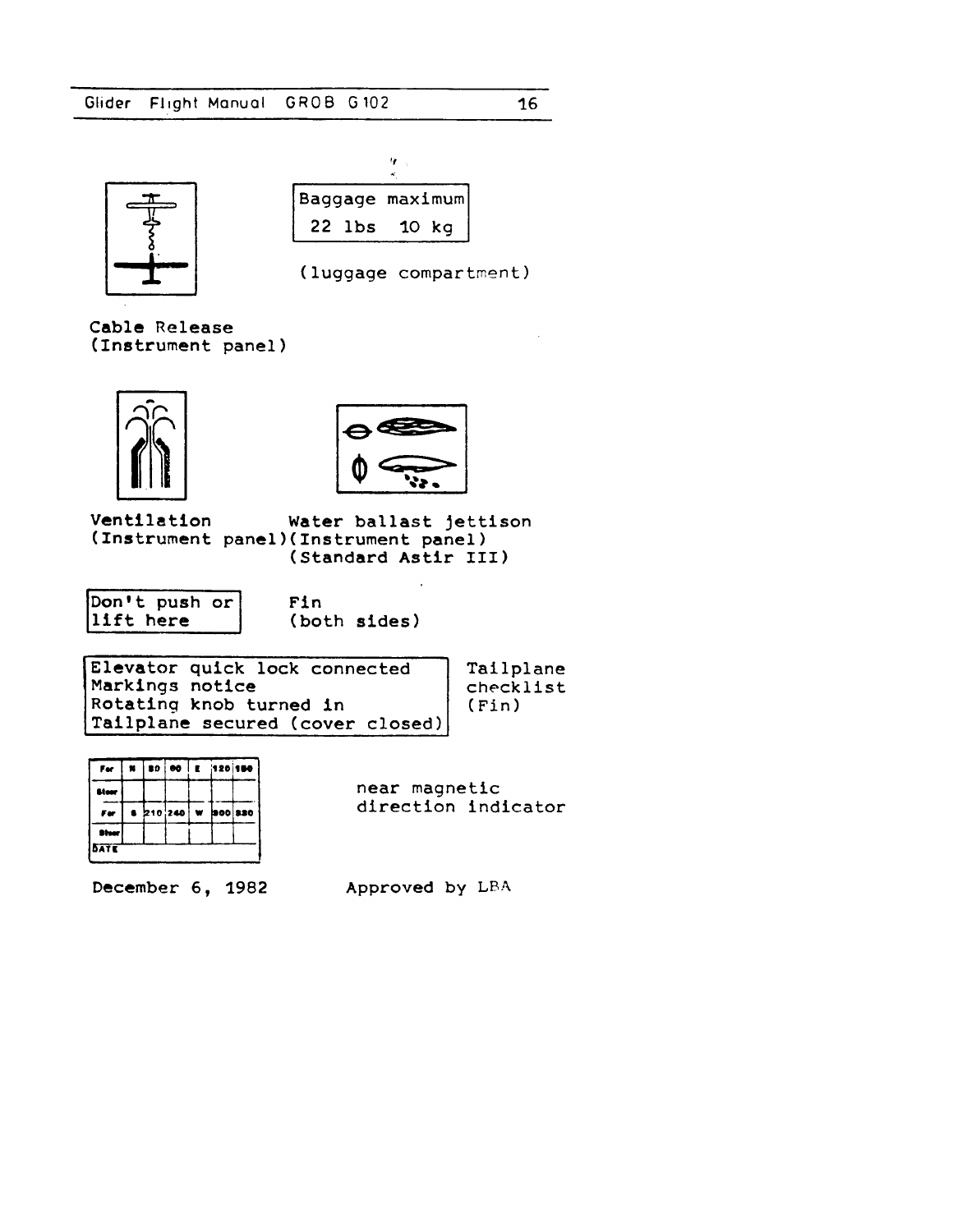|  |  | Glider Flight Manual GROB G102 |  |  |  |
|--|--|--------------------------------|--|--|--|
|--|--|--------------------------------|--|--|--|

 $\ddot{\phantom{a}}$ 

| Number of ballast weights            |                                                  |                  |  |  |
|--------------------------------------|--------------------------------------------------|------------------|--|--|
| Weight of pilot<br>(parachute incl.) | $\begin{vmatrix} 55 - 69, 9 \\ kg \end{vmatrix}$ | $70 - 110$<br>kg |  |  |
| Number of weights                    |                                                  |                  |  |  |
| 1 ballast weight: 8,6 kg             |                                                  |                  |  |  |

cockpit

#### Labels and Markings outside of the fuselage



- 1 Control Markings for the correct rigging of the tailplane
- 2 Label of Tire pressure and weak link strength
- 3 Label of Tire pressure
- 4 Red rings around static pressure port
- 5 Placard for elevator fastening
- 6 "Don't push or lift here"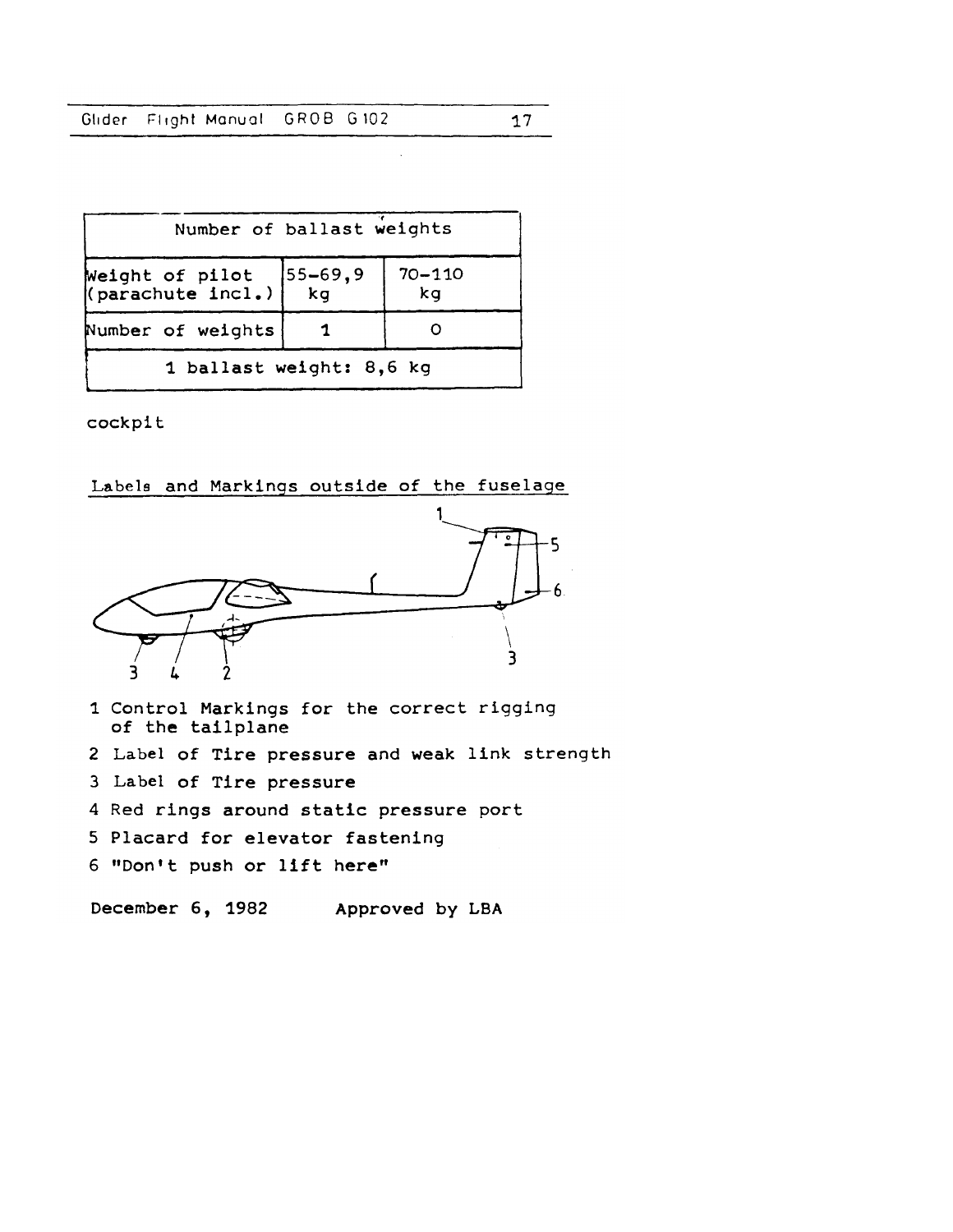|  |  | Air Speed Indicator Markings |  |
|--|--|------------------------------|--|
|--|--|------------------------------|--|

 $\mathbf{r}$ 

| km/h | knots | mph | Marking                                                           | Significance                                                                  |
|------|-------|-----|-------------------------------------------------------------------|-------------------------------------------------------------------------------|
|      |       |     |                                                                   | Normal range of flying speed                                                  |
|      |       |     | 72-170 39-92 45-105 Green arc<br>170-250 92-135 05-155 Yellow arc | Range of flying speeds to be<br>used with care                                |
| 250  | 135   | 155 | <b>Radial Red line</b>                                            | Maximum speed (VNE)                                                           |
| 90   | 49    | 56  |                                                                   | Yellow triangle Minimum recommended landing<br>speed at maximum all up weight |
|      |       |     |                                                                   | 72 km/h(39 kts/45 mph) = $Vs$ 1,1 under max. flight<br>weight conditions      |



December 6, 1982 Approved by LBA

 $\overline{18}$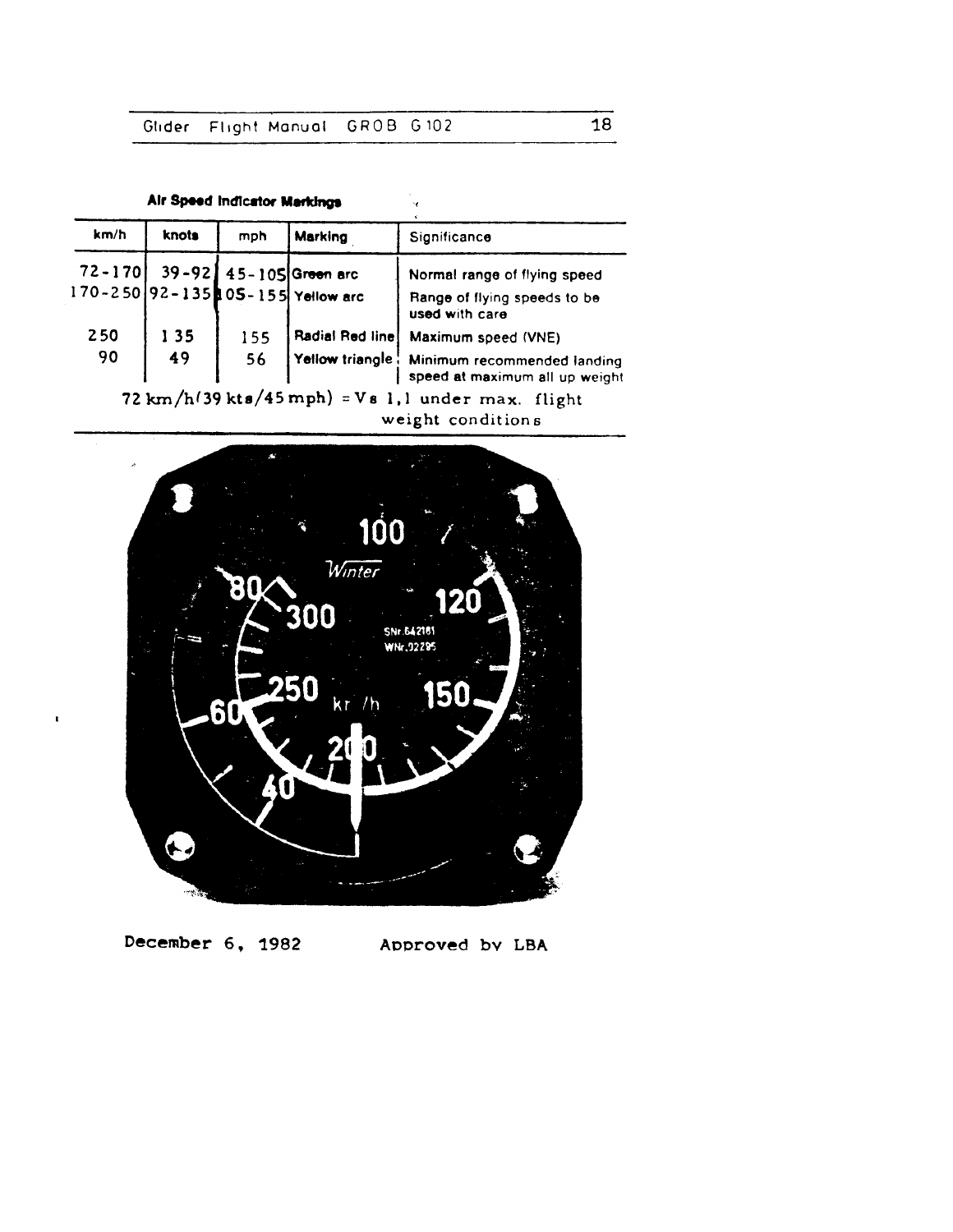#### III. EMERGENCY PROCEDURES

#### III.1 Spin recovery

Exit from spin can be accomplished by the standard recovery procedure:

- Full opposite Rudder
- Neutralize stick
- Ailerons should be neutral
- when rotation stops neutralize rudder and pull out gently.

#### 111.2 Canopy jettison and exit

The freedom of movement in the cockpit makes exit easy in an emergency. The point to fix the parachute is the red ring on the central tube behind the seatback.

- a) Pull red knob back on the left and disengage the pin.
- b) Pull red knob back on the right and with the left hand push canopy upwards.
- c) Unbuckle seat harness.
- d) EXIT over left or right side.
- e) Wait only 1-3 seconds before pulling the rip cord.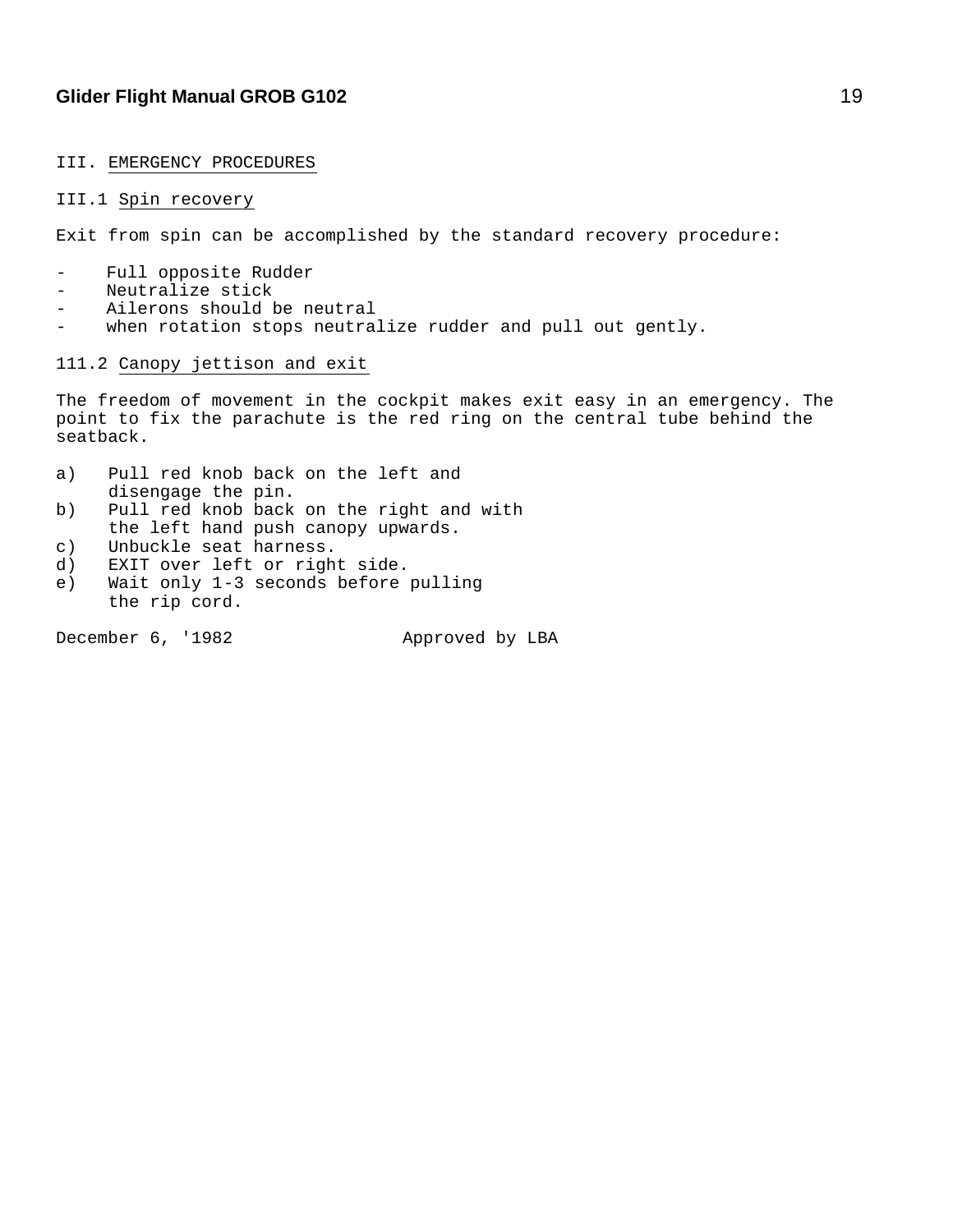III.3 Landing with the undercarriage retracted (only STANDARD ASTIR III)

It is possible to land on soft and hard surface without risk of nosing over. Approach normally and align in 2 point attitude. Avoid a high roundout.

#### III.4 Miscellaneous

#### Flying in rain

There is a noticeable deterioration of flying characteristics by wet or lightly iced wings, which raises the stall speed by about 5 km/h (3 knots). Increase take off and approach speed by 6 knots.

#### Wing dropping

If the wing drops in a turn or straight flight, leave the stick neutral and apply rudder against the direction of rotation.

#### Ground looping

The aircraft is not prone to ground loop on take off. However if one wing touches the ground or the aircraft changes direction by more than 15 degrees during take off release tow cable immediately.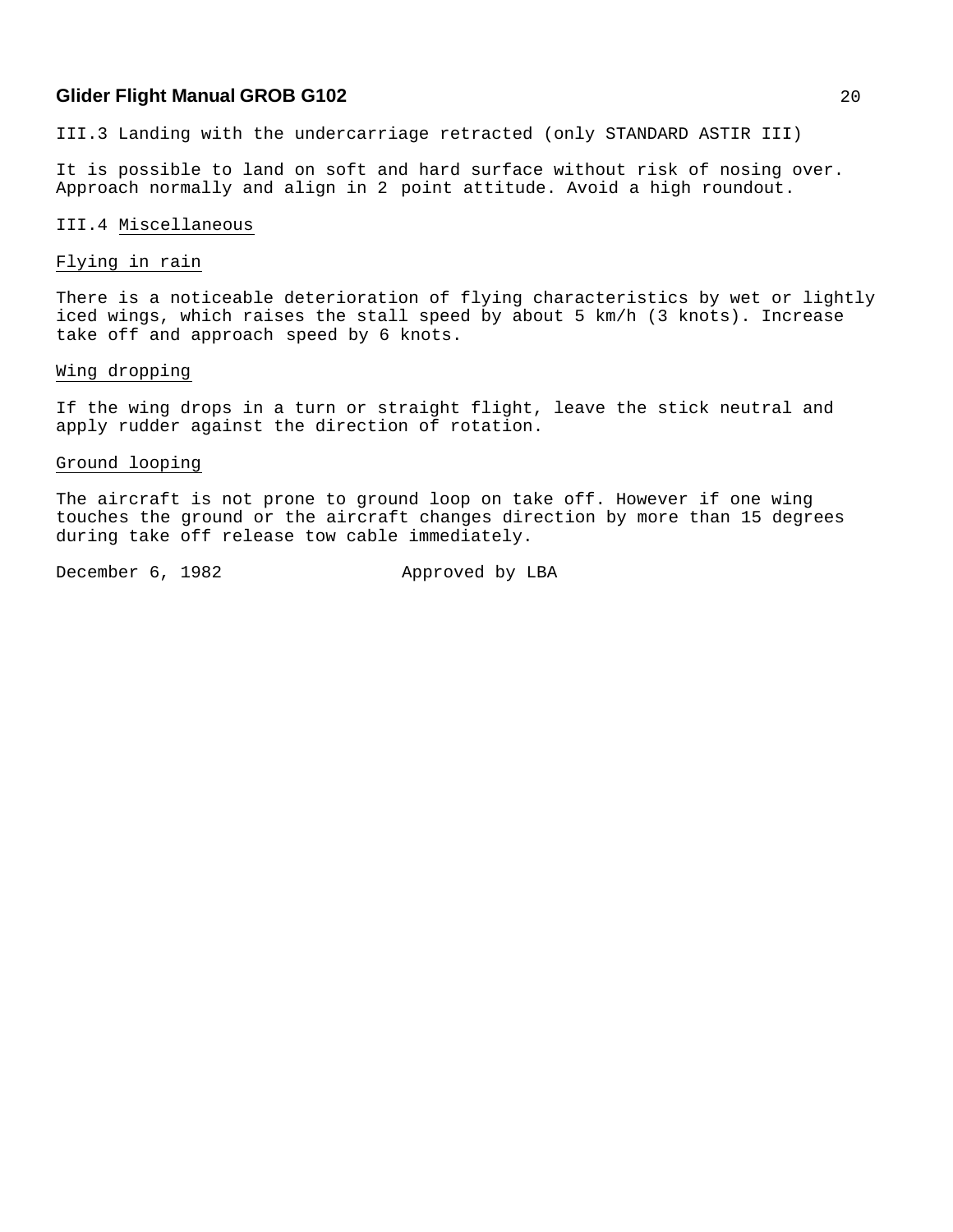IV. Normal procedures

IV.1 Cockpit and control layout

Seat of Standard Astir III (Club Astir III and IIIb)

December 6, 1982 Approved by LBA



- 2 Rudder pedals
- 1 Controlstick 6 Rudder pedal adjustment<br>2 Rudder pedals 1 7 Trimhandle
- 3 Airbrakes w. wheel brake 8 Ventilation
- 
- 4 Cable release knob 9 Undercarriage handle 5 Canopy jettison 10 Waterballast jettison

The seatback is adjustable. (Point 9 and 10 are not valid for CLUB ASTIR III and IIIb)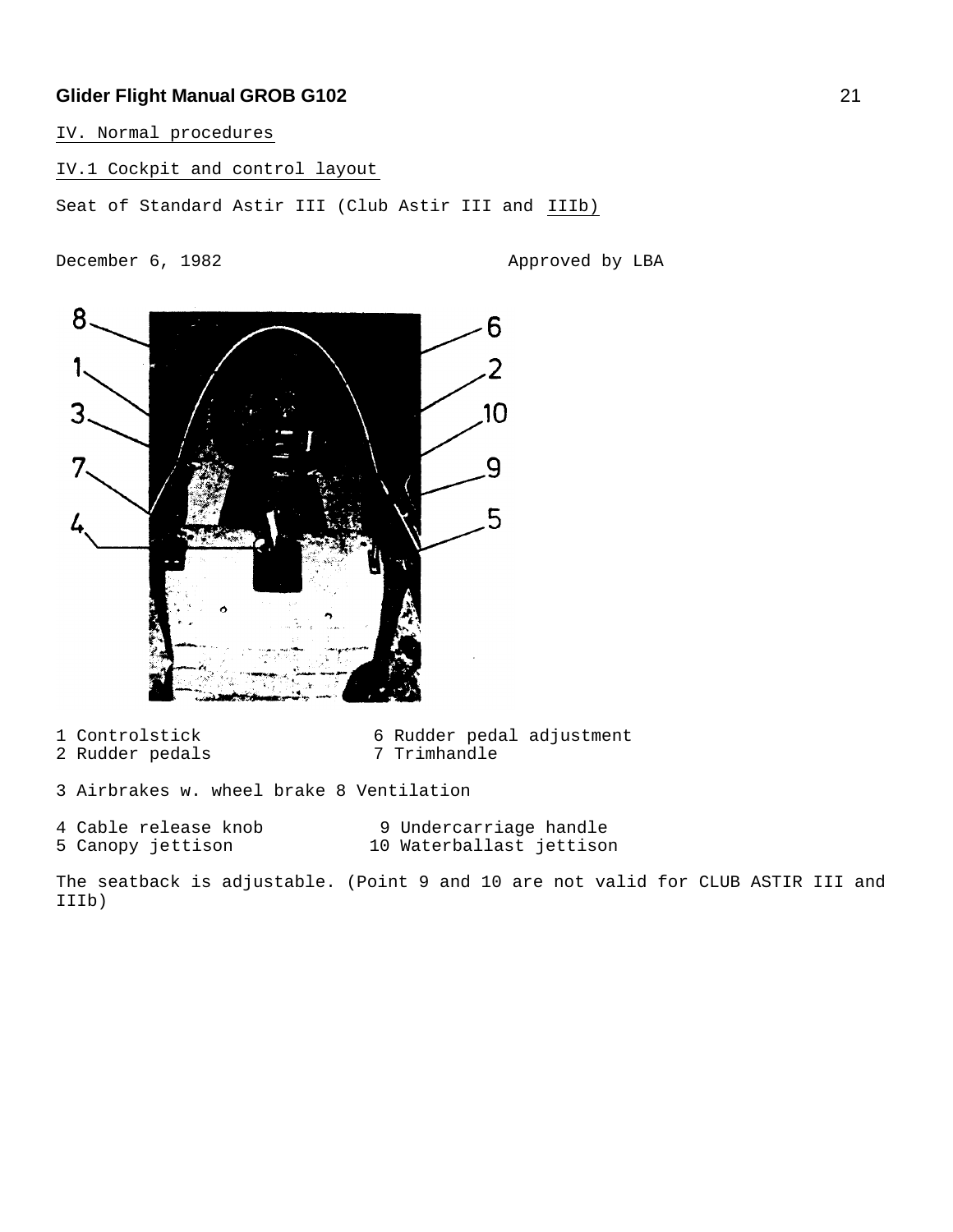Standard instrument positions



2 Electrical vario indicator (optio nal) 3 Airspeed indicator 4 Variometer 5 Altimeter 6 Electrical vario control (Optional) 7 G-Meter or variable 8 Ball

- 9 Temperature (outside) or variable
- 10 Radio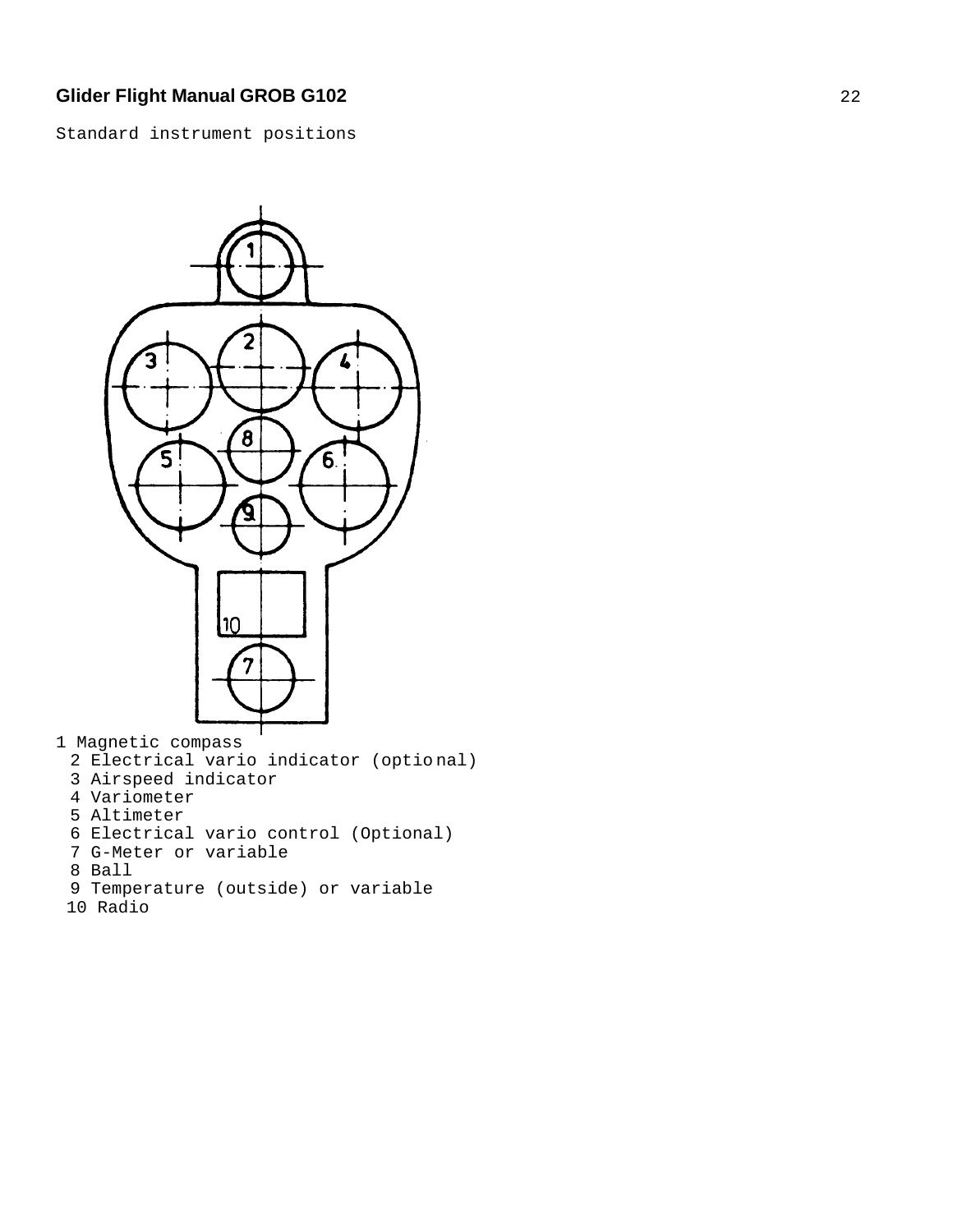IV.2 Daily inspection Complete check round aircraft

I.a) Open canopy b)Check the 4 wing to fuselage quick locks are secure c)Visual check of all control mountings and linkages in cockpit area d)Check for loose objects (also through the access door for the main control linkages) e)Check full and free movement of all controls f)Check tire pressure (2,5 bar = 35,6 PSI) and condition g)Check condition of towhooks h)Check operation of towhooks and wheelbrake 2.a)Check upper arid lower wing surfaces for damage b)Aileron (Check condition, free movement, play) c)Airbrakes (Check condition, fit and lock) 3.Check fuselage for damage, particularly on underside 4.Check tailplane for correct mounting and security 5.Check tail wheel, pressure (2,5 bar 35,6 PSI) and co ndition 6.Check pitot and venturi 7.Check static holes are free of obstructions 8.See "2" 9.Check static holes PAGE 24 Warning after hard landings: "The aircraft should be checked particularly thoroughly after heavy landings or excessive demands have been placed on it in flight. Remove the wings and tailplane. If damage discovered an inspector should be called in. The aircraft should not under any circumstances be flown until the damage has been repaired."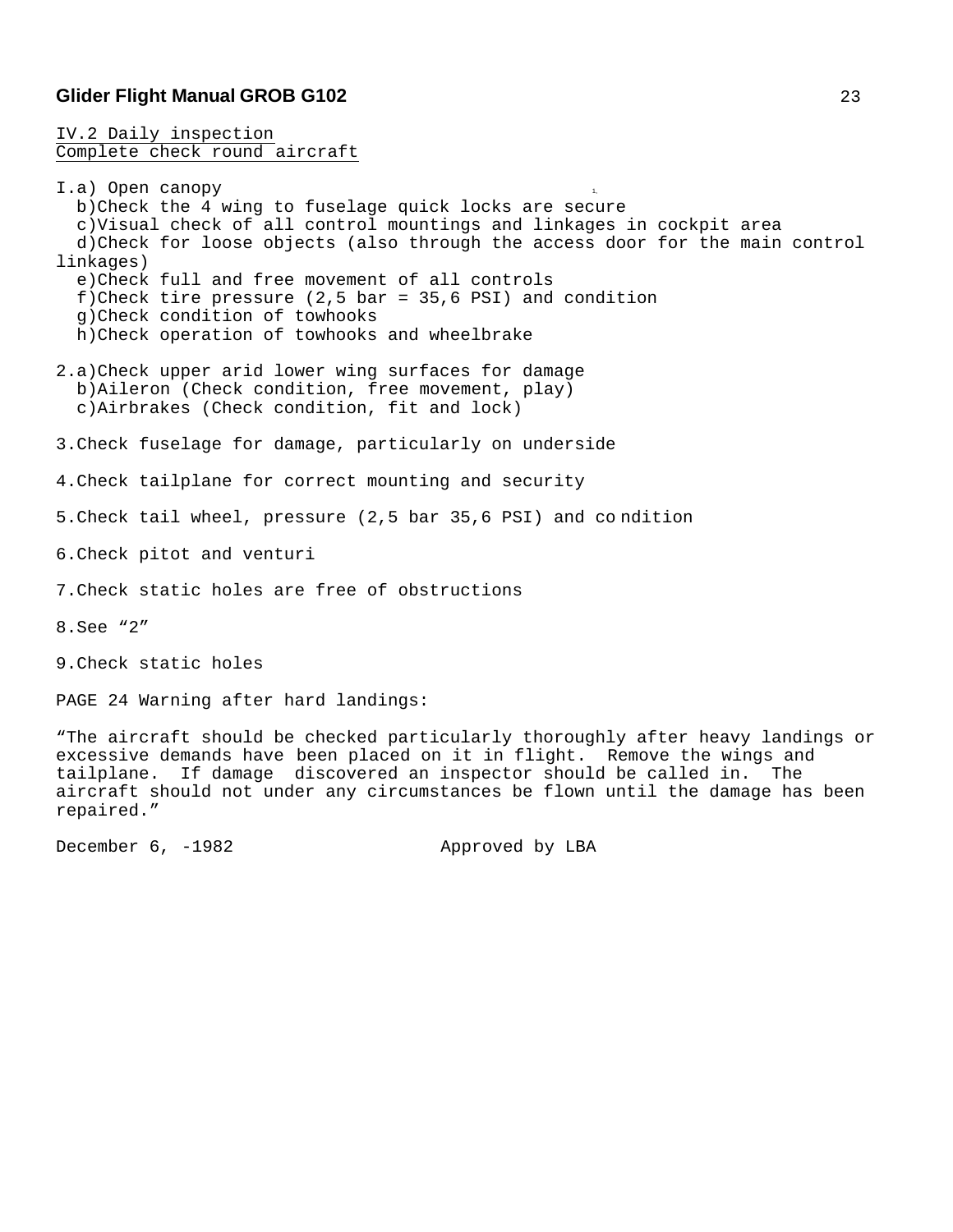Complete check round the aircraft (cf IV.2)

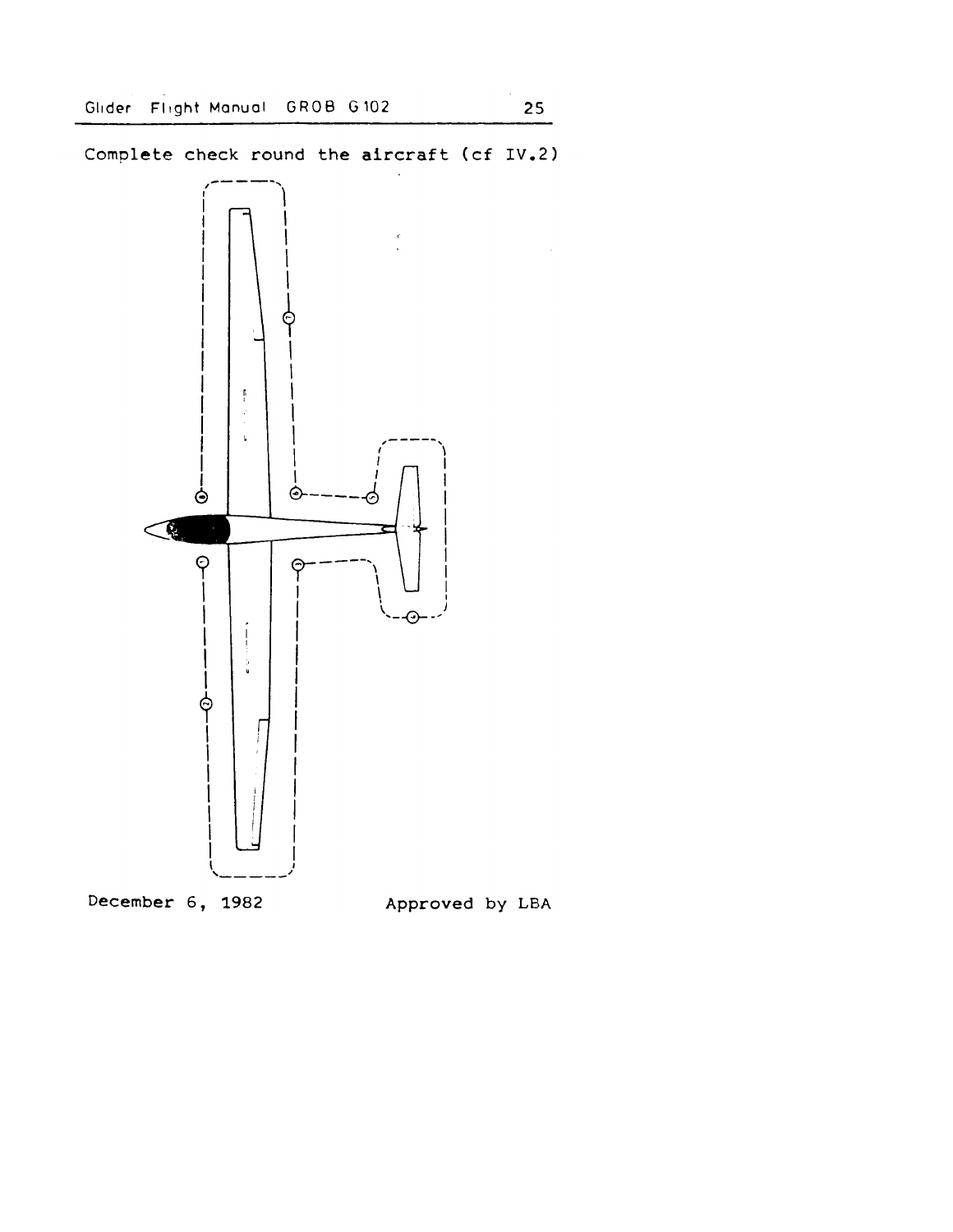IV.3 Pre flight check 1.Wing and T-tail attachments secured? 2.Parachute and safety straps secured? 3.Pedals adjusted? 4.Undercarriage lever locked in fully forward position? (only Standard Astir III) 5.Brakes closed and locked? 6.Full and free control movement? 7.Trim set to neutral? 8.Altimeter set to zero or to field elevation? 9.Radio switched on and set to the correct base frequency? 10.Canopy locked? 11.Cable on correct hook?

12.Beware: - Crosswind - Cable break!

IV.4 Take off

Trim The trimhandle is on the left -hand side of the cockpit and can be progressively adjusted.

Winch launch Trim neutral or nose heavy if the pilot is light.

Maximum winch launch speed is 120 km/h (65 knots, 74 mph). The gli der has a release hook in front of the wheel. Winch launches cause no difficulties at all allowed centre of gravity positions and wing loadings. The plane has no tendency to balloon up or to swing on the ground. One should push forward slightly on the stick below about 100 metres (330 ft) in the case of fast launches from a powerful winch. When the cable slackens pull the release firmly to its limit.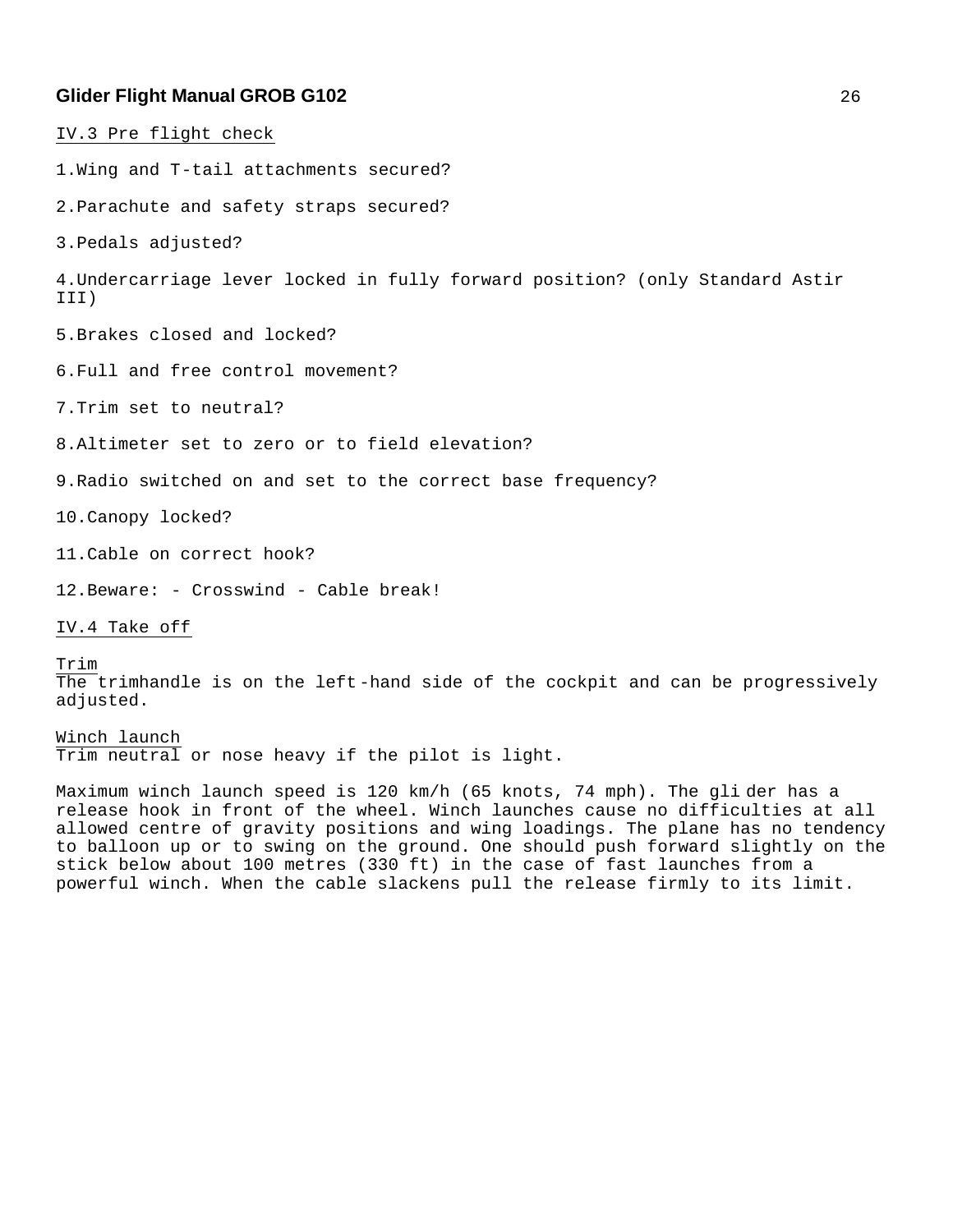#### Aerotow launch

Recommended line length is 40 - 60 m (140- 200 ft). Trim neutral

Max aerotow speed 170 km/h (92 knots,105 mph). Use the nose hook for aerotow if it is installed.

Aerotow from the belly hook presents no problems to experienced pilots. In this case the undercarriage of the Standard Astir III can not be r etracted during the aerotow. The aircraft can be controlled during the whole ground run by means of aileron and rudder using full deflections if required. There is no tendency to ground loop, even in strong cross winds. The aircraft can be lifted off at an IAS of 65 km/h (35 kts); it takes off on its own, with the stick held neutral at an IAS of 70-74 km/h (38-40 kts). The yellow release knob is mounted on the instrument panel and must be pulled right back to release.

#### IV.5 Normal flight

The aircraft can be flown in all configurations throughout the permitted speed range. Full aileron and rudder movements are only permitted up to the manoeuvering speed of 170 km/h (92 knots). At higher speeds the controls are to be used with corresponding care. For the elev ator movements only the g-loads 11.5 are appropriate.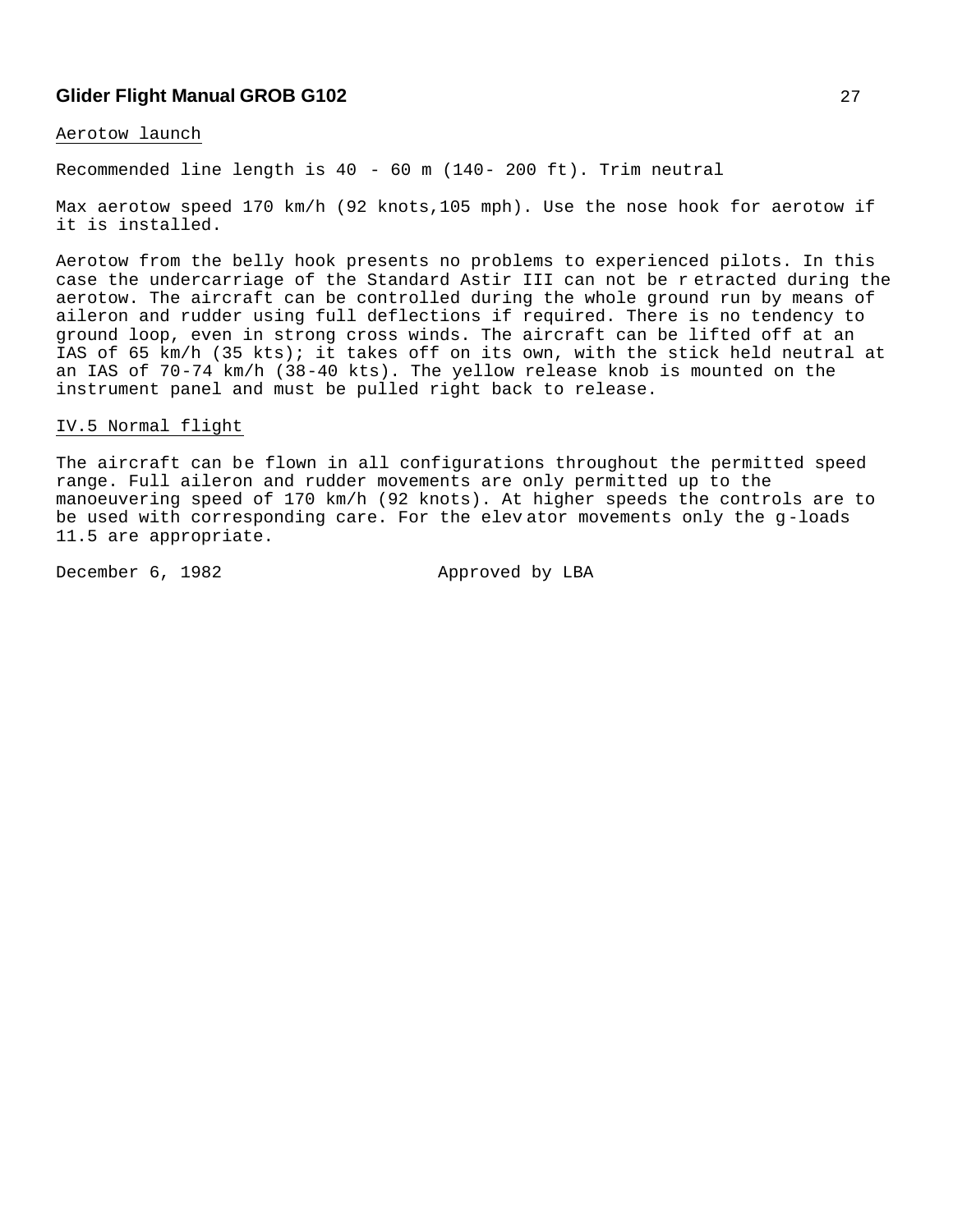IV.6 Slow flying and stalling

The stall warning is given by a noticeable buffeting of the tailplane. The stalling speed depends on the configuration and weight of the aircraft. The following standard values are appropriated to:

|                              | Weight           | <b>Without brakes</b> | <b>With brakes</b> |
|------------------------------|------------------|-----------------------|--------------------|
| Without water ballast        | $380 \text{ kg}$ | $60 \ km/h$           | $65 \ km/h$        |
|                              | 838 lbs          | 32 kts                | $35$ kts           |
| With water ballast           | $450 \text{ kg}$ | $70 \ km/h$           | $75 \text{ km/h}$  |
| (only Standard<br>Astir III) | 992 lbs          | 38 kts                | 40 kts             |

Regard the increasing stalling speed in relation to the bank angle.

On further rearward movement of the stick the aircraft goes into a controllable "mush", which can be controlled with ailerons and rudder On forward movement of the stick the aircraft at once returns to its normal flying attitude. A swift backward movement of the stick will produce a nose drop; the ailerons will provide lateral control.

#### IV. 7 High speed flight

The aircraft has no flutter problems In the permitted speed range. Above *170 km/h* (92 kts) the controls must be moved no more than one third of the available movement. VNE is not exceeded in a 45 degrees dive with the airbrakes fully extended even at maximum all up weight.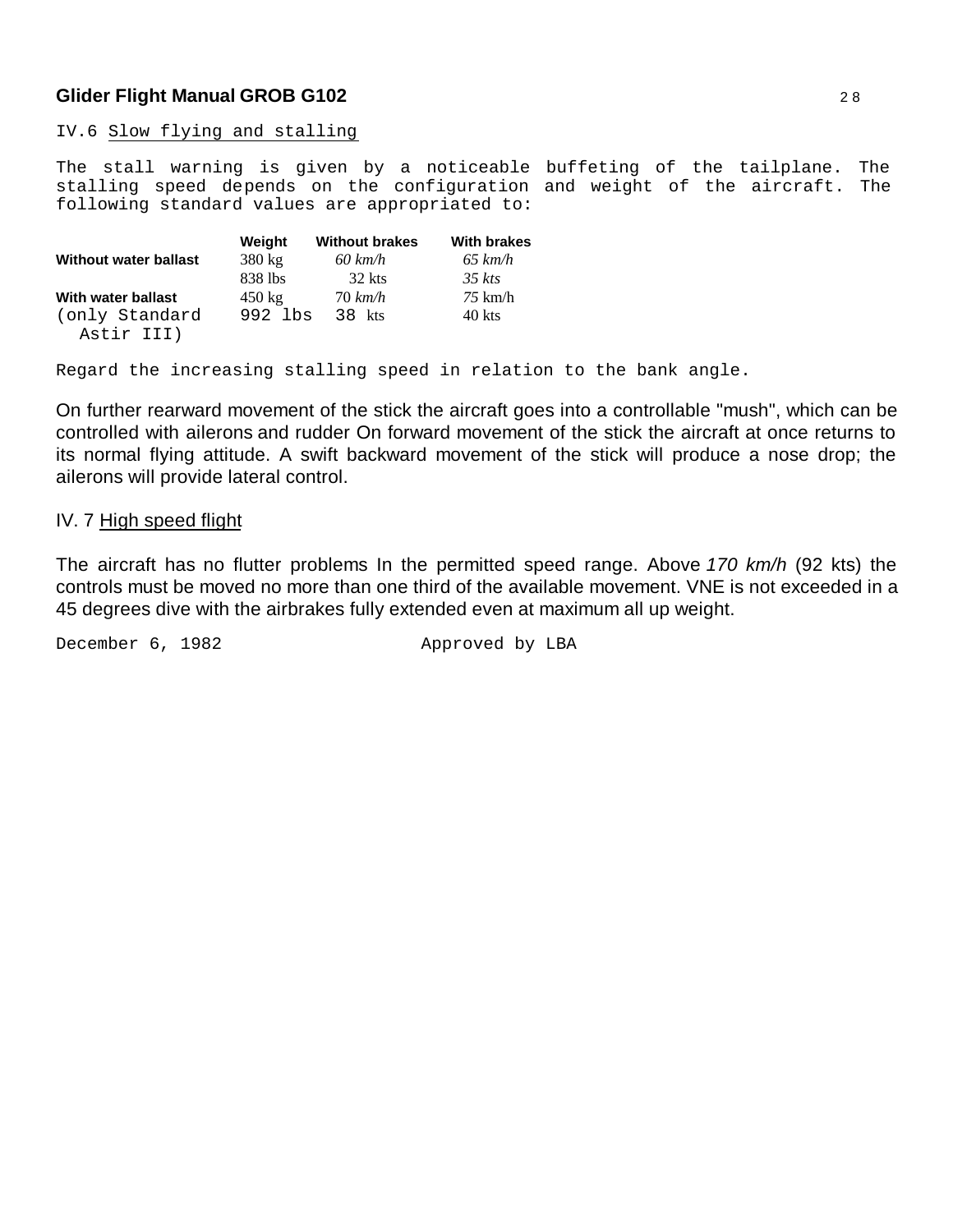## IV. 8 Simple aerobatics **(NOT PERMITTED IN ASA CLUB SHIPS)**

Aerobatics should only be carried out by pilots who have the necessary permission. **Aerobatics may only be carried out without water ballast.**

The following aerobatics are permitted:

1. Inside loop

Entry speed 180 km/h (97 kts)

G load ca. 2 g Exit speed 180 km/h (97 kts)

2. Stall turn

Entry speed 180 km/h (97 kts)

At 70 knots (130 km/h) Slowly apply rudder. Shortly before the stall assist with aileron. In the case of an unintentional hammerhead stall hold the controls firmly central.

## **3. Spins**

**Reduce speed slowly to 70 km/h (38 kts): pull the stick back and give full rudder. The aircraft spins slowly at one turn every 5 seconds. The height loss is 220 ft. per turn.**

**Recovery: Opposite rudder, pause, stick forward till rotation stops, recover gently at about 160 km/h (86 kts).**

4. Chandelle

Entry speed 150 km/h (81 kts)

Pull up to fly turn with 90 degrees bank. During turn decrease speed and exit from turn with rudder and aileron. The chandelle should be complete heading in the opposite direction at minimum speed.

5. Lazy eight Entry speed 120 km/h (65 kts)

Manoeuvres that involve negative g loads areprohibited. Unorthodox manoeuvres are likewise prohibited.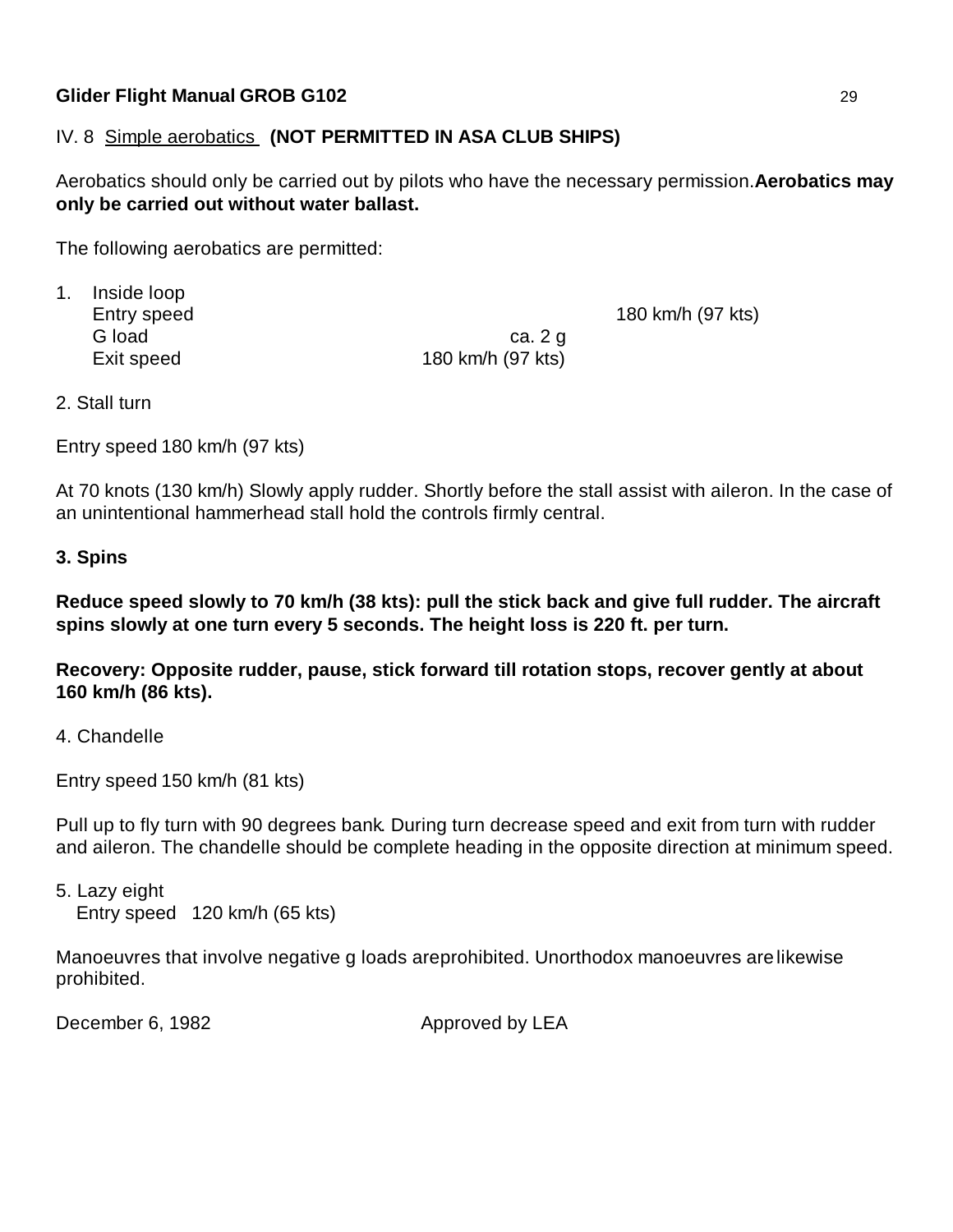### IV. 9 Approach and landing

Pattern speed is 51 kts (best L/D)+1/2 of maximum wind speed. The brakes are effective enough to carry out steep approaches. They cause a slight nose down trim change, so that the aircraft maintains the chosen airspeed automatically. Fully extending the airbrakes increases the stalling speed: do not extend the brakes fully during the roundout, to avoid heavy landings**.** During touchdown do not fully extend the airbrakes due to a very strong wheelbrake effect. The side-slip is quite controllable and, if needed this manoeuvre can be used for steeper approaches. But the side-slip is only effective by using a large angle of side-slip and should be finished at a safe height. (90 km/h; 56 mph). Rudder effect reversal have not been observed.

The temporary control force to overcome the force reversal or rudder lock is calculated approximately 2 to 5 daN (rudder pressure). The aileron does not change its force direction, rather it returns independently from the full deflected position. Rudder lock can be relieved without pilot input on the rudder. After moving the aileron into neutral position, the Sailplane rolls out of the Slip into wing level position. Thereafter the rudder frees itself from the fall deflected position and the force reversal is relieved. Using this method to end the Slip no bucking of forward pitching is evident. During roll out the Sailplane devia tes only slightly from its original flight course. This leveling out manoeuvre takes only a few seconds.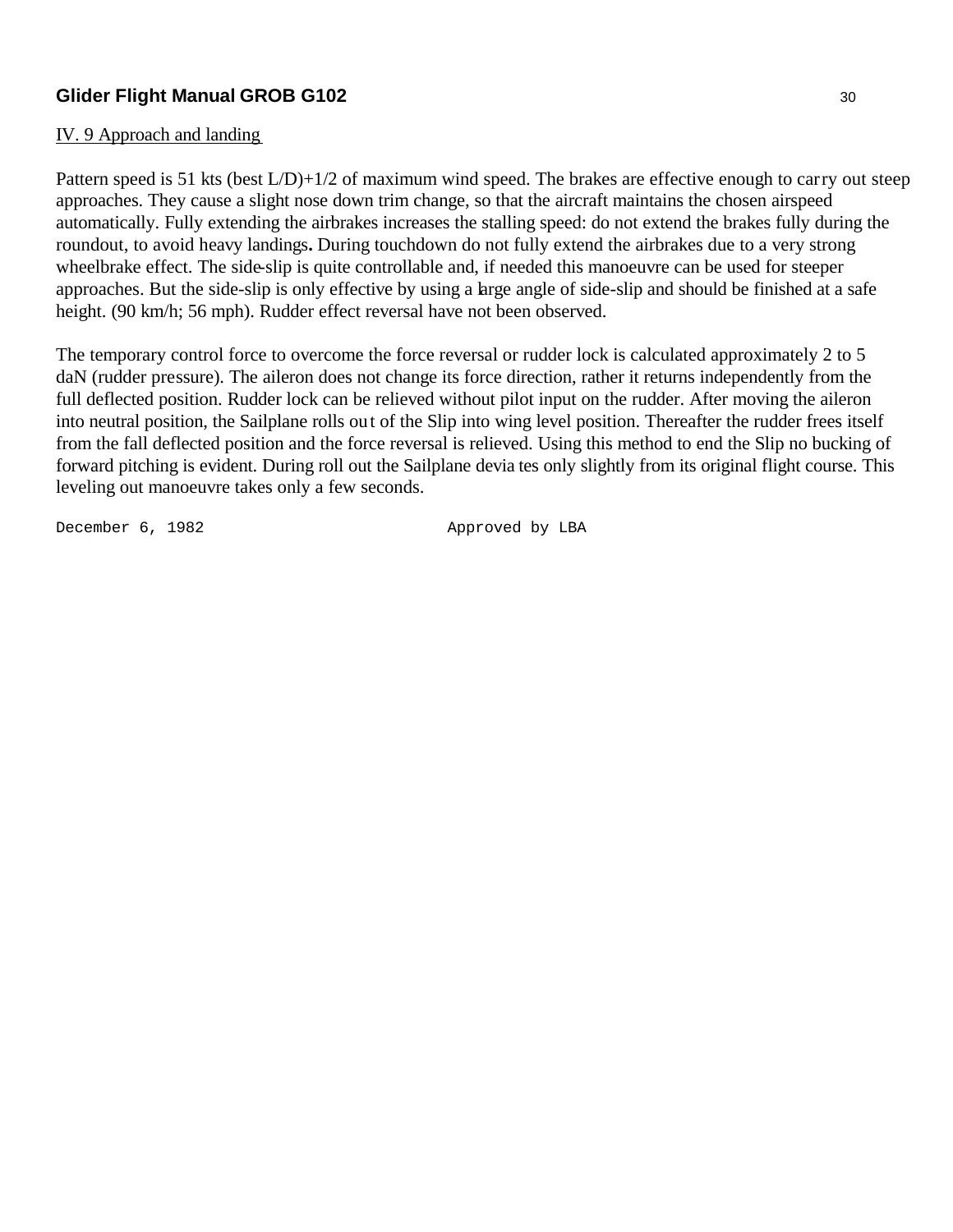IV.-IO Flight with water ballast (ONLY STANDARD ASTIR III)

A flight with maximum pay-load and additionally full amount of water ballast is comparable with a standard two -seat glider. Therefore the flight characteristics of slow flying and stalling are different with water ballast flights to flights without water ballast. The stalling speed increases to about 70 km/h (38 kts). Greater control deflection are needed to correct the attitude. The entry to the spin is more abrupt than without water ballast, but it will be recovered by the standard procedure immediately. Slow flying and stalling with maximum gross weight should be practised at a safe height.

The water ballast tanks are located in the wings and contain approximately 45 litres pier wing. They are filled through the plugs on the top surface of the wings, which can be removed with a rod. Built in baffles ensure that no noticeable movement of the water occurs in flight, when the tanks are partially filled. The water has to be poured in and not filled in under the pressure of the water -pipe. Equal amounts of water must be put in each tank to make up the required amount, so that lateral stability is not impaired. Water ballast is dumped through an opening under the fuselage behind the wheel -box. The valve is opened by pulling and turning the black knob at the right side of the instrument panel. Dumping of full water ballast takes about 3 minutes Air from the tanks escapes through an overflow pipe that runs down to the cleft of aileron.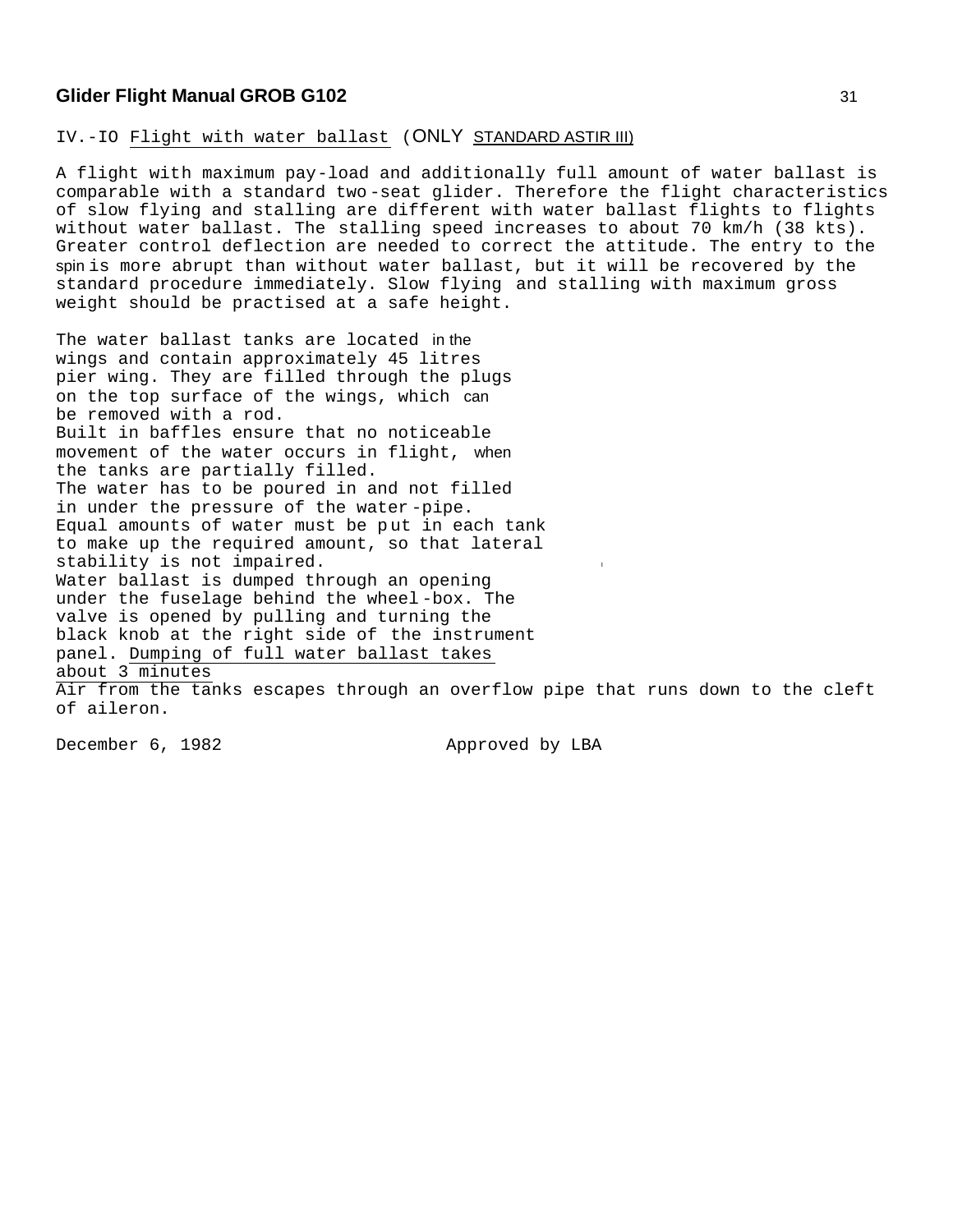When flying with water ballast the adhesive tape that covers the 'gap between fuselage and wings, should not cover the gap on the underside in the region of the spar, so that leaking water which may appear cannot run down into the fuselage. Before longer flights at temperatures around 0?C (32? F) the water must be jettisoned because of the danger of freezing. It is strongly recommended that water ballast is jettisoned before landing,

The glider has to be parked over-night without water ballast due to the danger of feezing. When derigging the water ballast tanks will empty themselves through the wing root connecting pipes. If the glider has to be towed for a long way on a bumpy ground, the water tanks should be emptied to take care of the wing suspensions.

### IV.11 Storage

When the glider is stored the canopy should be locked. To tie down the wing, a rope can be pulled through the wing tip skids.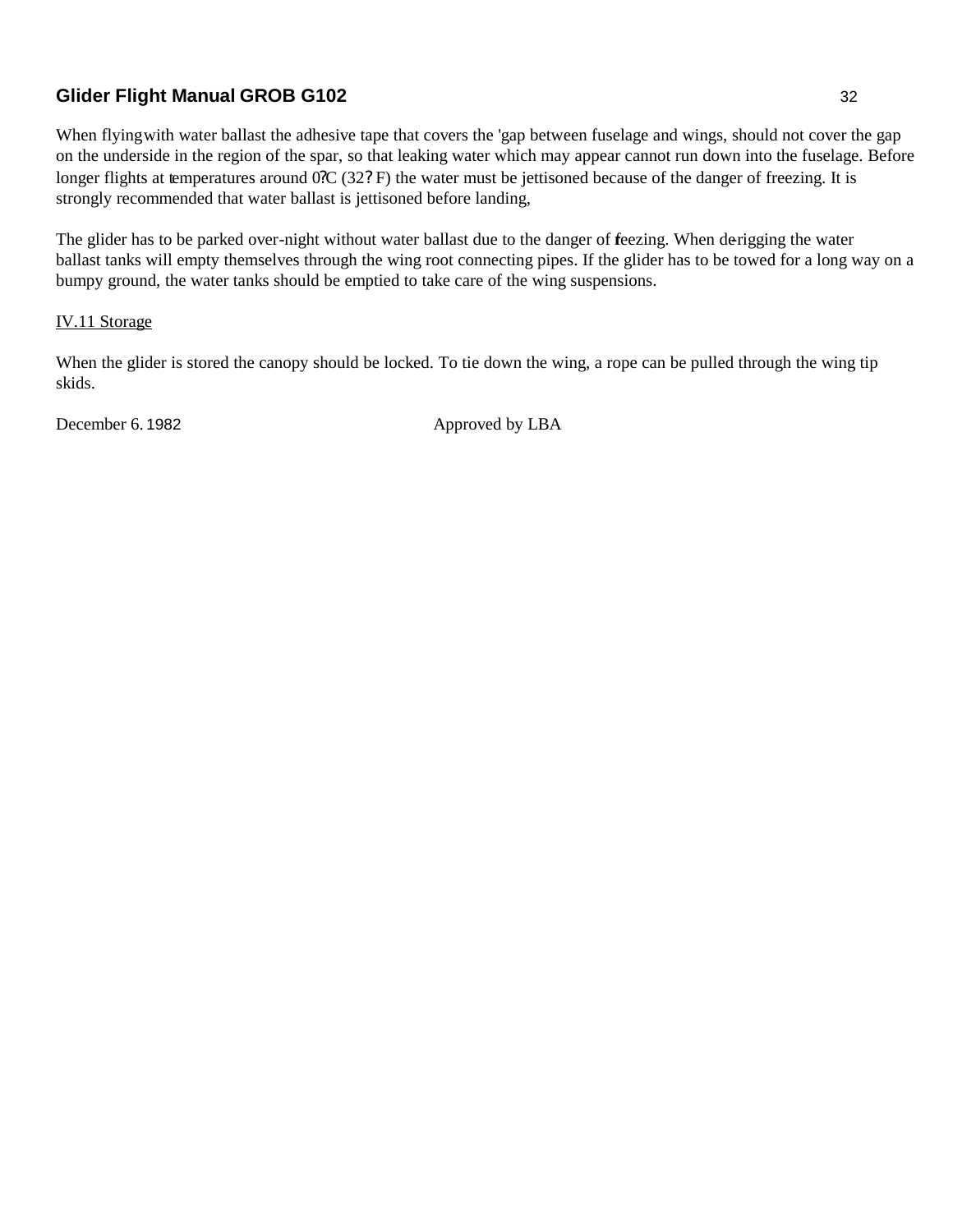V.Performance

| All up weight<br>Wing loading                                          | 380 (838)<br>30, 6(6, 3)                                                                  |      |  | 450 (992) kg(lbs)  | $\overline{36,3(7,4)}$ kg/m2(lbs/sq.ft) |  |
|------------------------------------------------------------------------|-------------------------------------------------------------------------------------------|------|--|--------------------|-----------------------------------------|--|
| Best glide angle<br>at flying speed<br>Minimum sink<br>at flying speed | 36 — 1<br>92 (50) 105 ( 57) km/h (kts)<br>$0.62(122)$ 0.7 (138) m/sec (ft/min)<br>76 (41) | 38,0 |  | 85 (46) km/h (kts) |                                         |  |
| December 6, 1982                                                       |                                                                                           |      |  |                    | Approved by LBA                         |  |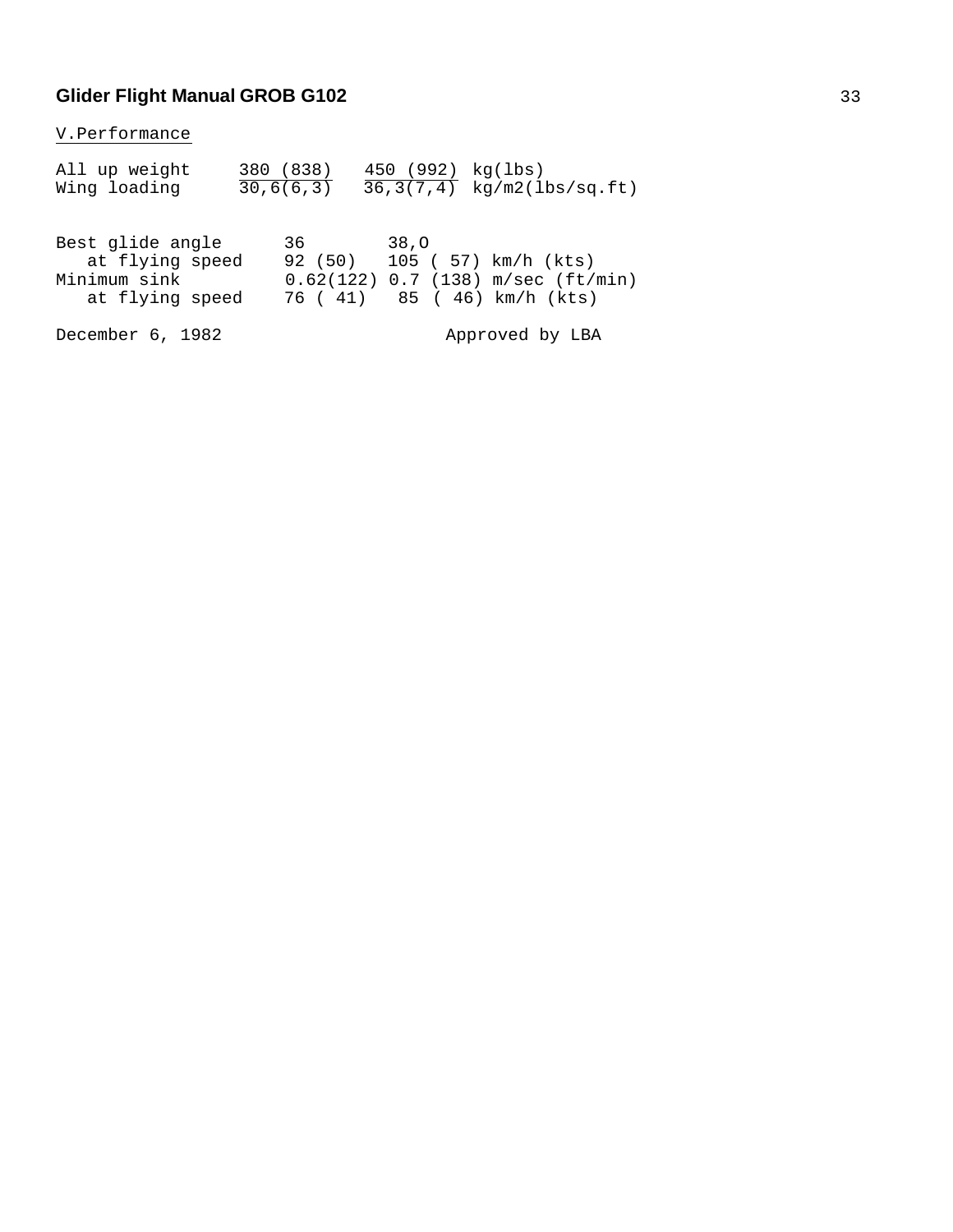

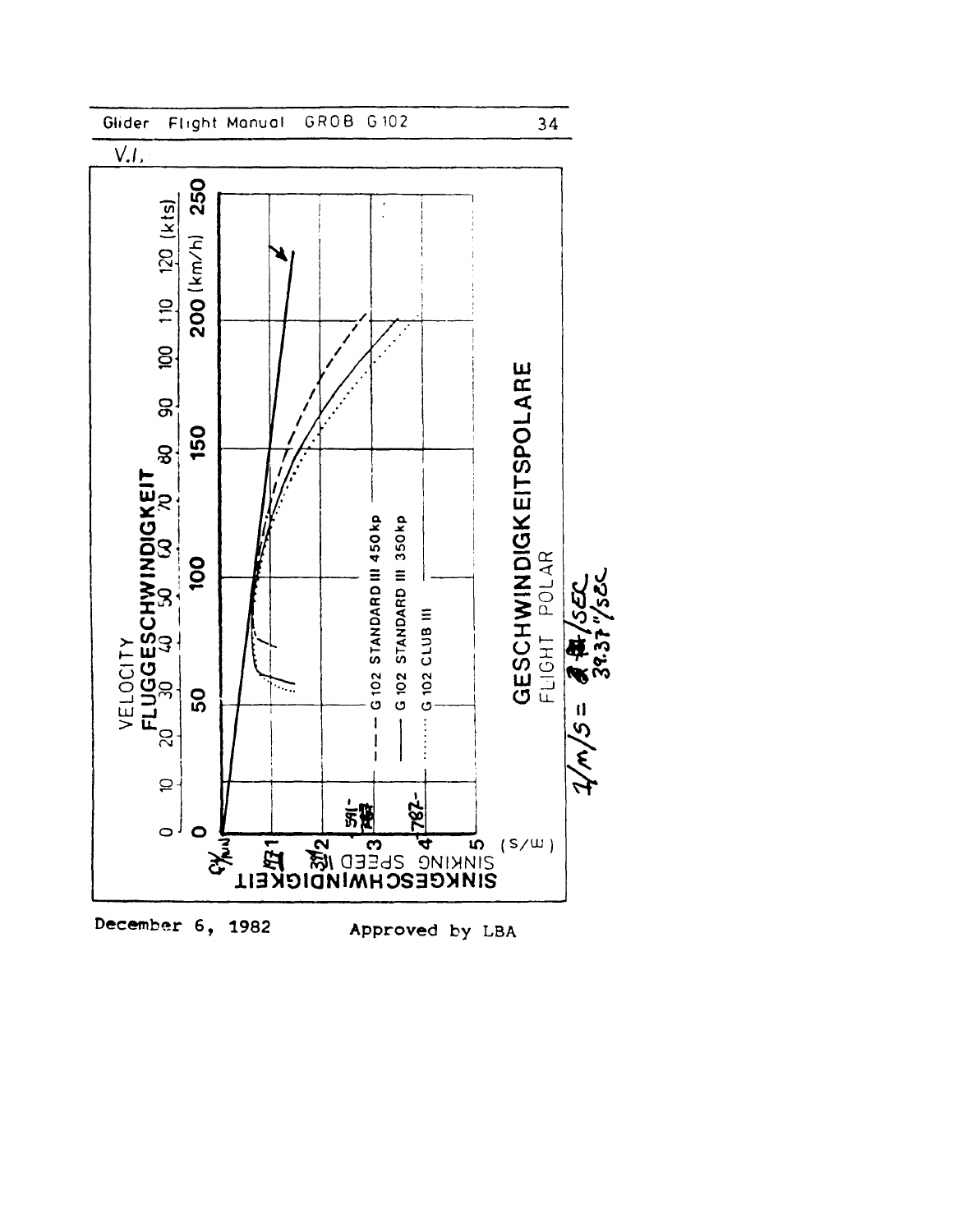### VI . Rigging and derigging

## <u>VI.1. Rigging</u>

The fuselage must be held firmly in an upright position when rigging. It is recommended that a fuselage stand or the trailer fittings are used. The glider can be rigged by 3 people.

## 1. Wings

Unlock the 4 main wing fittings in the fuselage (a). Unlock the airbrakes on the wings. Guide the right wing into the fuselage. The safety catches on the fuselage fittings shoud now be released and on gently moving the wing to and fro will be heard to snap into place (b). Next guide the left wing into the fuselage Move the wings tips up or down so that the pin on the end of !he spar stub is lined up with the appropriate hole in the opposite wing root and slide into place. Next release the safety catches on the left hard fuse- fittings and by gently moving the wing tip forwards and backwards they too can be made to snap into place (b).

To lock the fuselage fittings turn so that the pins are engaged in the slots. A slow but firm fore and aft movement of the wing tip will allow the collar to be turned sufficiently. They should not however reach the end of the slot (c).

Check - The red rings on the fuselage sides must be covered by the rotating collars. The collars should be finger tight.

In the closed but not secured position (b) the wings cannot be withdrawn.

2. The aileron and airbrake connections are behind thespar

The connecting rods can be connected by means of the quick lock fasteners through the inspection cover If necessary the aileron has to be moved tip and down to get the linkages into the right position.

October '1962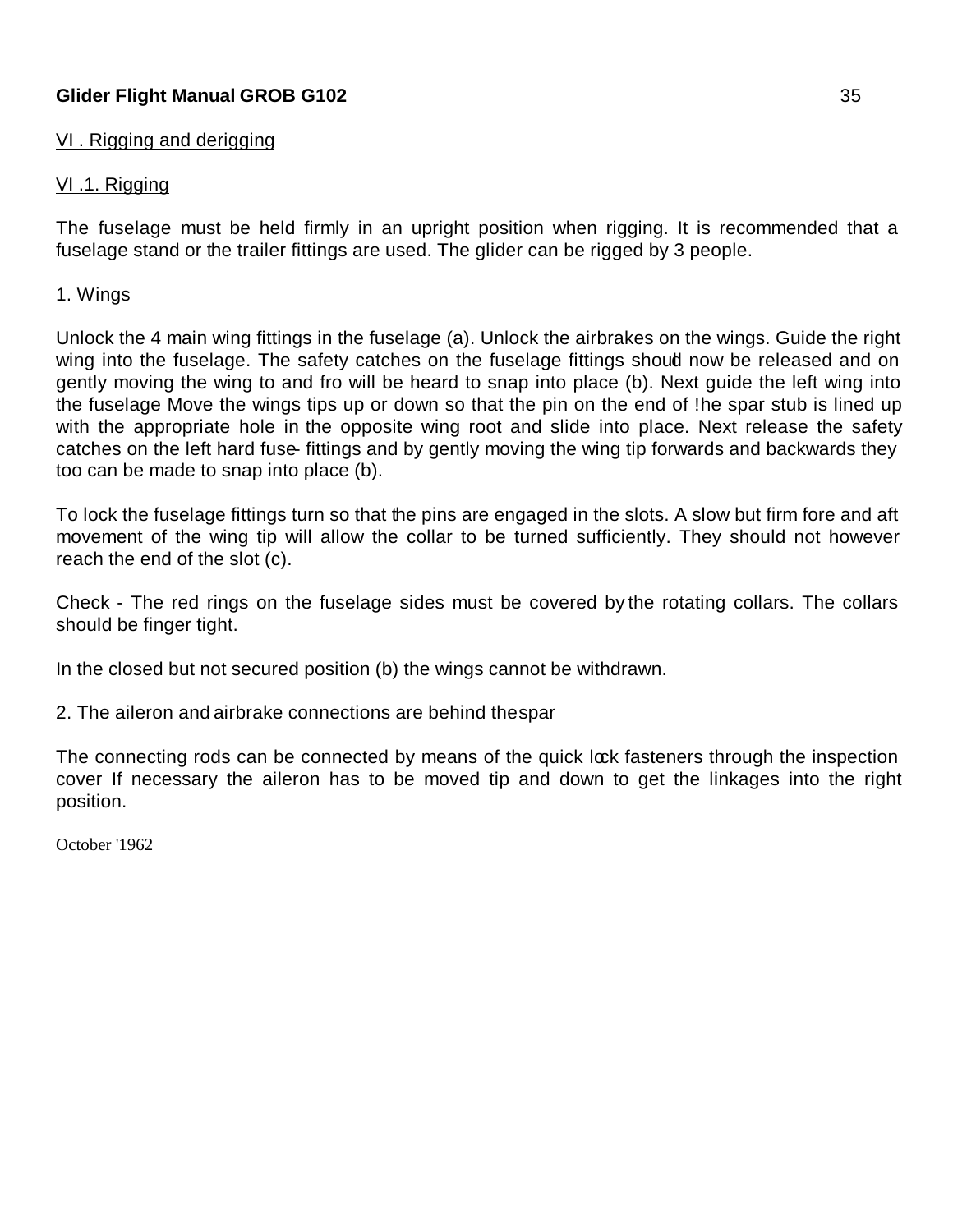

After rigging the following check must be carried out to check the connections are secure:

After connecting the quick lock couplings make a visual check that the collar is extended forward over the bearing far enough for the safety pin to engage.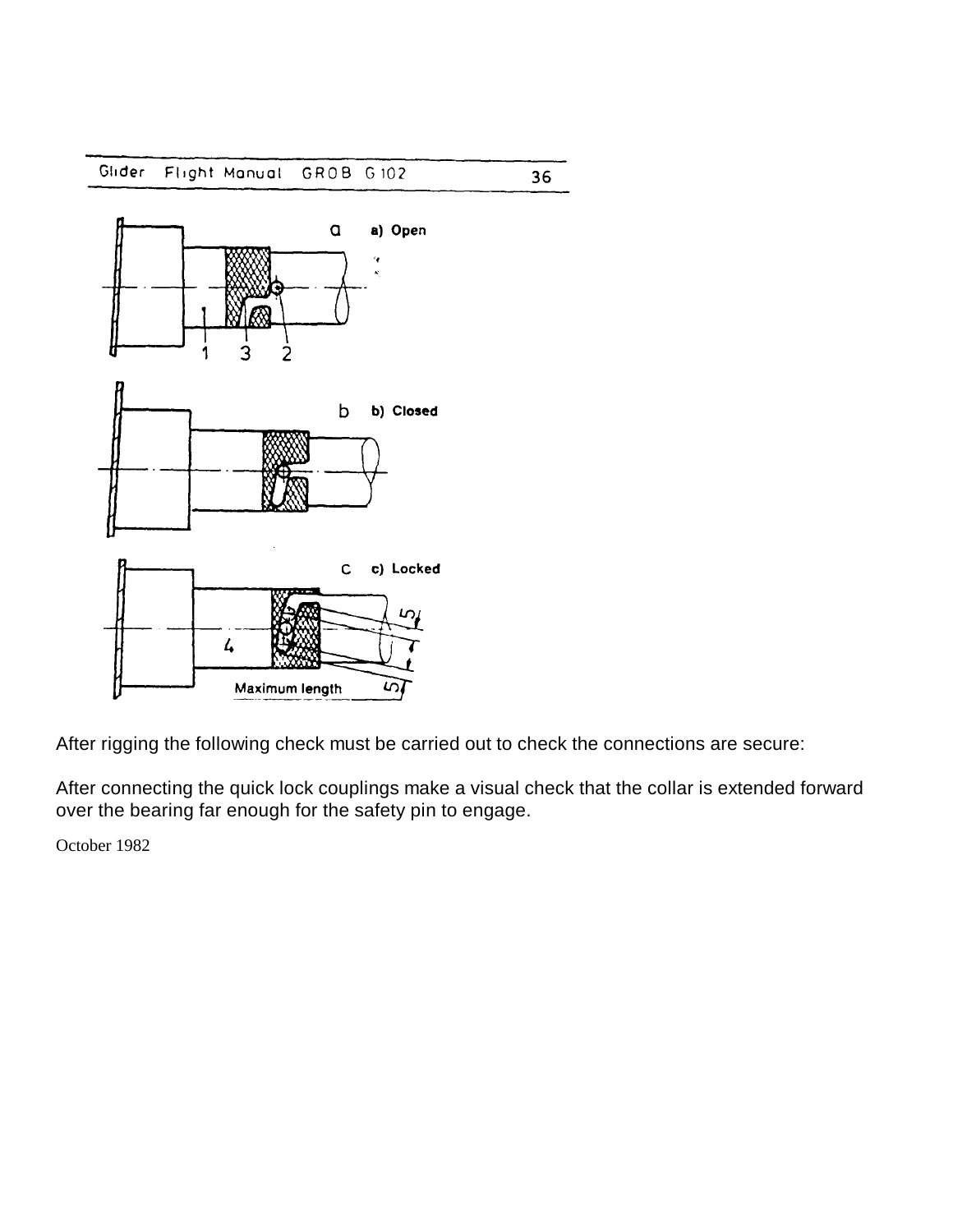Having engaged the quick locks check that the safety pin cannot be moved without pressing it down. If it cannot be slid without pressing down the controls are properly connected.

## 3. Tailplane

Before assembly is commenced the front cover must be opened and the rotating wing bolt pulled out to the limit. It Is Important to ensure, that the larger opening of the conical crIIIIngs In the Inner rings of the horizontal stabilizer spar bearings fall to the rear. The tailplane can best be Positioned by standing behind the rudder. The tailplane can be rested on top of the fin with the elevator angled upwards so that the quick lock on the elevator push rod can be attached to the bearing on the elevator horn. The front of the tailplane can then be pushed back on to the three pins. It is then necessary to tighten the wing bolt clockwise to secure the tailplane. The assembly is complete when the wing bolt is sufficiently tight for there to be no play in any direction. The cover provides a safety measure as it can only be attached with the wing bolt horizontal. If necessary the wing bolt has to be, turned a quarter turn to suit. Derigging is carried out in the opposite order and the w mg bolt is unscrewed anticlockwise and pulled fully out.

To control the correct mounting of the horizontal stabilizer it Is important to ensure that the peaks of the mark-arrows at fin and elevator tabs face each other.

Checks to be made after rigging.

- 1 Check that the four collars in the fuselage are engaged and secure.
- 2 Ch eck that the aileron, airbrake and flap connections are engaged.
- 3 Check the towhooks for correct function and operating forces
- 4 Test the operation of the wheel brake and the tire pressure.
- 5 Check that the tailplane is securely seated, control the 4 markings.
- 6. Check the elevator is coupled correctlythrough the clear panel.
- 7.Check sense and full and free movement of controls with an observer.

## VI.2.Derigging

Derigging is carried out in the reverse order and in this case it does not matter which wing is removed first. Excessive fore and aft rocking of the wingtips should be avoided.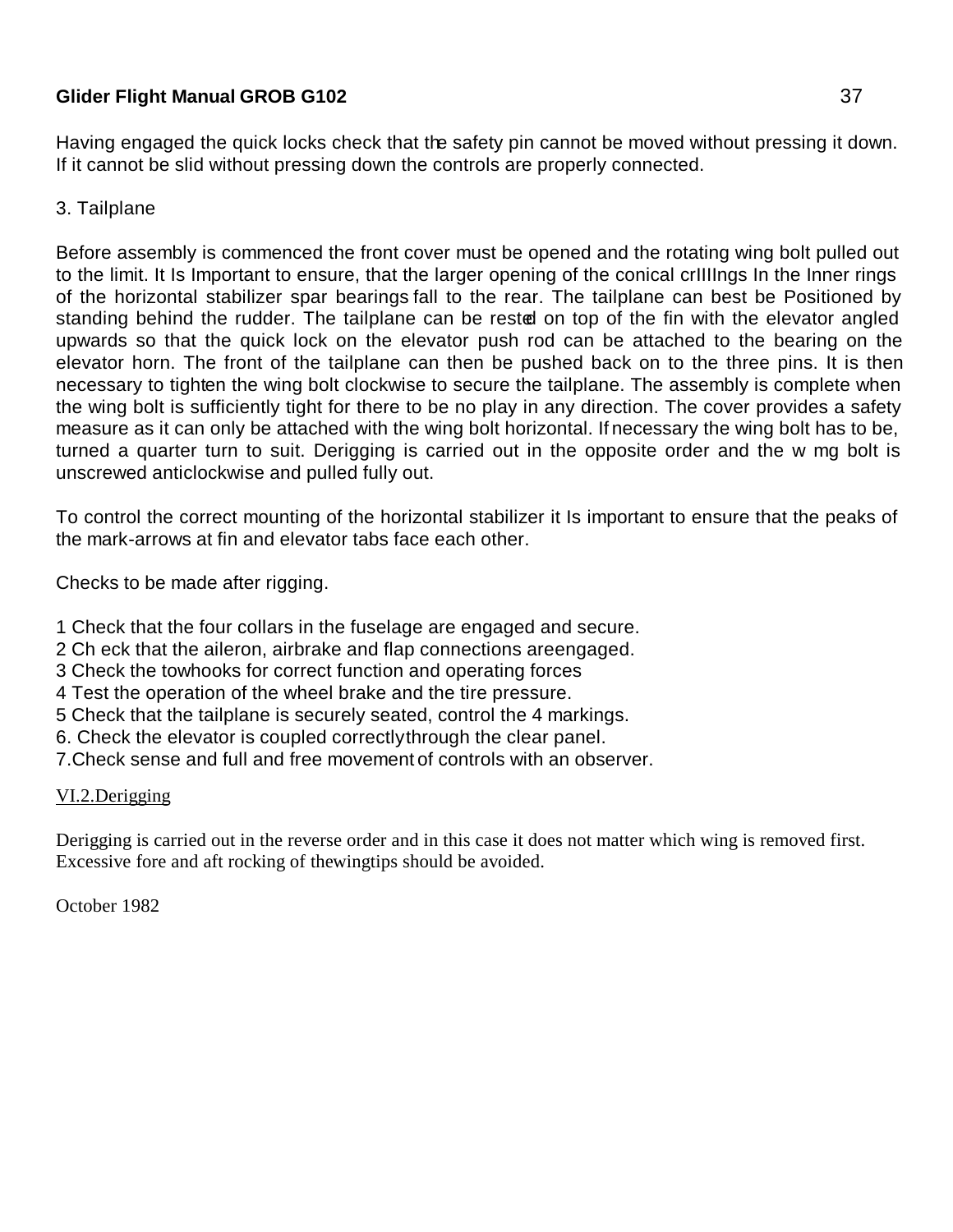## **VI . 3 Transport**

We recommend the use of a closed trailer for transporting the glider The parts must be carefully supported and secured so they cannot slide.

1. Fuselage

A fuselage trolley molded to the shape of the fuselage and positioned in front of the main wheel. The minimum length of the trolley should be 400 mm and it can be attached to the wing fittings if required. The tail skid should be secured so that it cannot slide sideways.

 $(400 \text{ mm} = 16 \text{ in.})$ 

### 2. Wings

The minimum length for the spar support should be 200 mm and should start at the face of the root rib. The mounting must be padded well with foam rubber or felt.

The mounting under the aileron inboard end should be a shaped mounting block with a minimum length of 300 mm and height of 400 mm. The mounting must be padded with felt.

(200 mm = 8 in.; 300 mm = 12 in.)

### 3. Tailplane

Either horizontal on padded supports with the upper surface downwards and secured with straps or vertical supported on the leading edge in shaped mounting blocks.

Profile drawings are available for the manufacture of fuselage, wing and tailplane fittings.

### VI.4. Simple Maintenance

The entire surface of the glider is coated with weather resistant while polyester gelcoat.

The greatest care should be taken in maintaining the fibre glass surface of the glider. Luke worm water should be used to wash off dust, grease, dead flies and other dirty marks More resistant dirt should be removed by using a mild cleaning agent. Only special sili- preparations should be used in maintaining the painted surfaces. (I Z-Spezialreiniger - D 2, Fa. W. Sauer and Co., 5060 Densberq or Reinigungspolish Fa. Lesonal),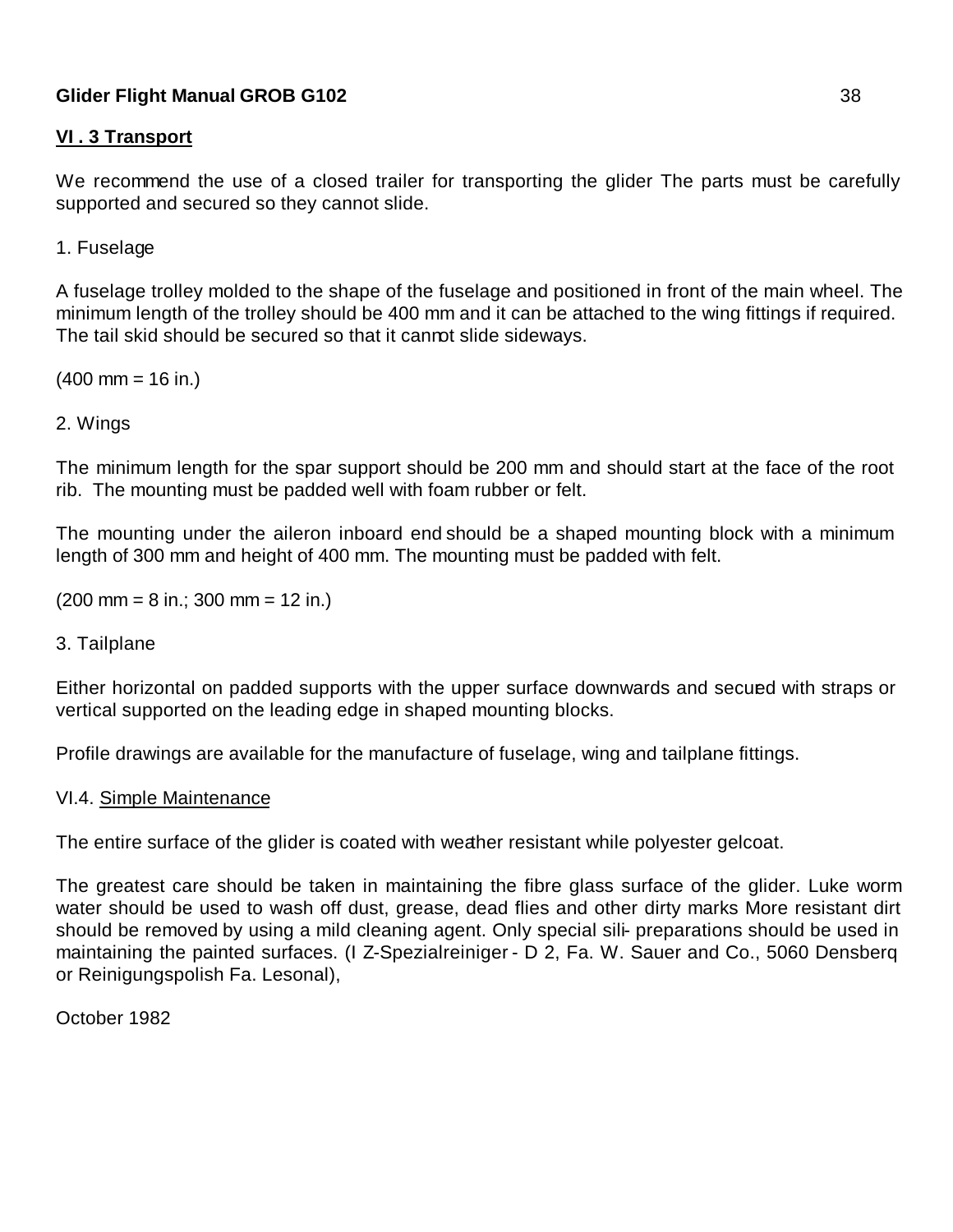Although very resistant the glider should be protected as much as possible against rain and dampness. Water that has seeped in should be dealt with by storing the glider in a dry place, frequently turning over the dismantled parts.

The most effective way to clean the canopy is to use a special perspex cleaner but if necessary luke warm water can be used. A soft, clean cloth or chamois-leather should be employed to wipe the canopy down. Never rub perspex with anything dry.

The Safety harness should be regularly checked for damage and general wear. The metal parts of the harness should be frequently checked for corrosion.

Because of its position, the winch launch hook is susceptible to getting very grimy and muddy. It must therefore be frequently inspected for damage, cleaned and greased. When the seatwell is removed the hook can easily be taken out. Remove the connecting wire from the lever and take out the retaining screws. For reconditioning, the tow hook should be sent with the record cad to the tow hook manufac- Tost For further details the manufacturers manuals should be consulted

The cables and pulley for the nose and belly hooks should be checked for wear during the yearly inspection. The wheels tyre pressure should be kept at 3,5 amospheres 2,5 bar (36 psi).

Before assembling the glider the pins and sockets at the joints between wings and fuselage, and tailplane and fuselage, should be cleaned and greased.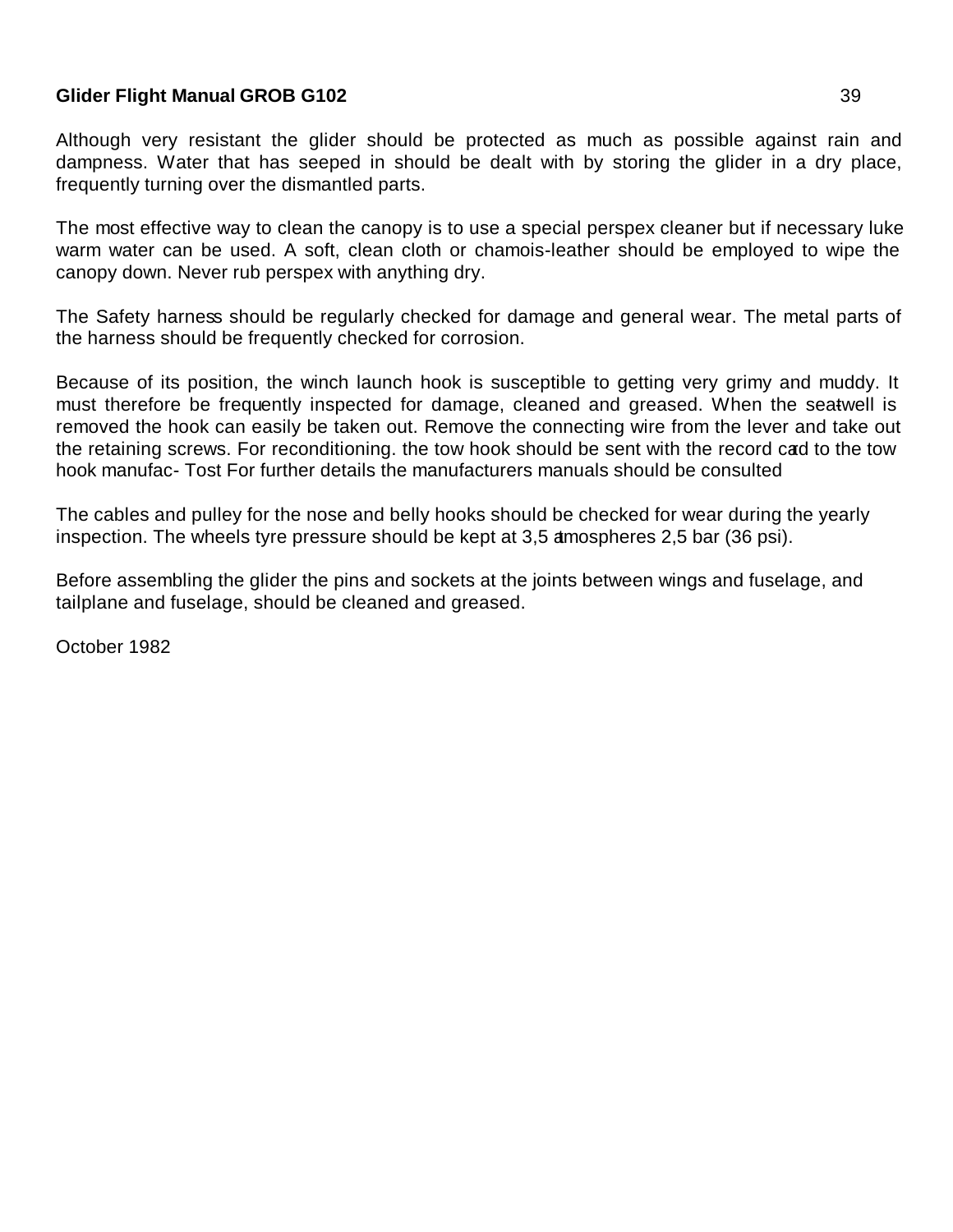## VII. Measurement of centre of gravity

The determination of the center of gravity is made with the undercarriage extended and the glider supported on two scales in such a way that an incidence board of 600 : 26 angle is set horizontal on the back of the fuselage. The refernce plane is situated at the front of the wing at the root. The distances a and b measured with the help of a plumb line The empty weight is the sum of the two weights G1 and G 2



Datum line: Front edge of the wing at the root rib ( BE )

Level means: With a 600 : 26 incidence board set up horizontal on the top of the rear fuselage.

| Weight on main-wheel             | G1        | kg 'lbs          |
|----------------------------------|-----------|------------------|
| Weight on tail-skid              | G2        | kg, Ibs          |
| Empty Weight GL                  | $G1 + G2$ | kg.lbs           |
| Distance to main-wheel           | a         | mm 'inches       |
| Distance to tail-skid            | b         | mm 'inches       |
| Empty weight C. of G.            |           |                  |
| $X =$<br>$G2 \times b$<br>$+a =$ |           | mm/inches behind |
| Gι                               |           | datum line       |

The measurements to determine the empty weight, the empty weight C of G and the loading limitations must always be taken with the glider empty of water ballast and without removable ballast weights.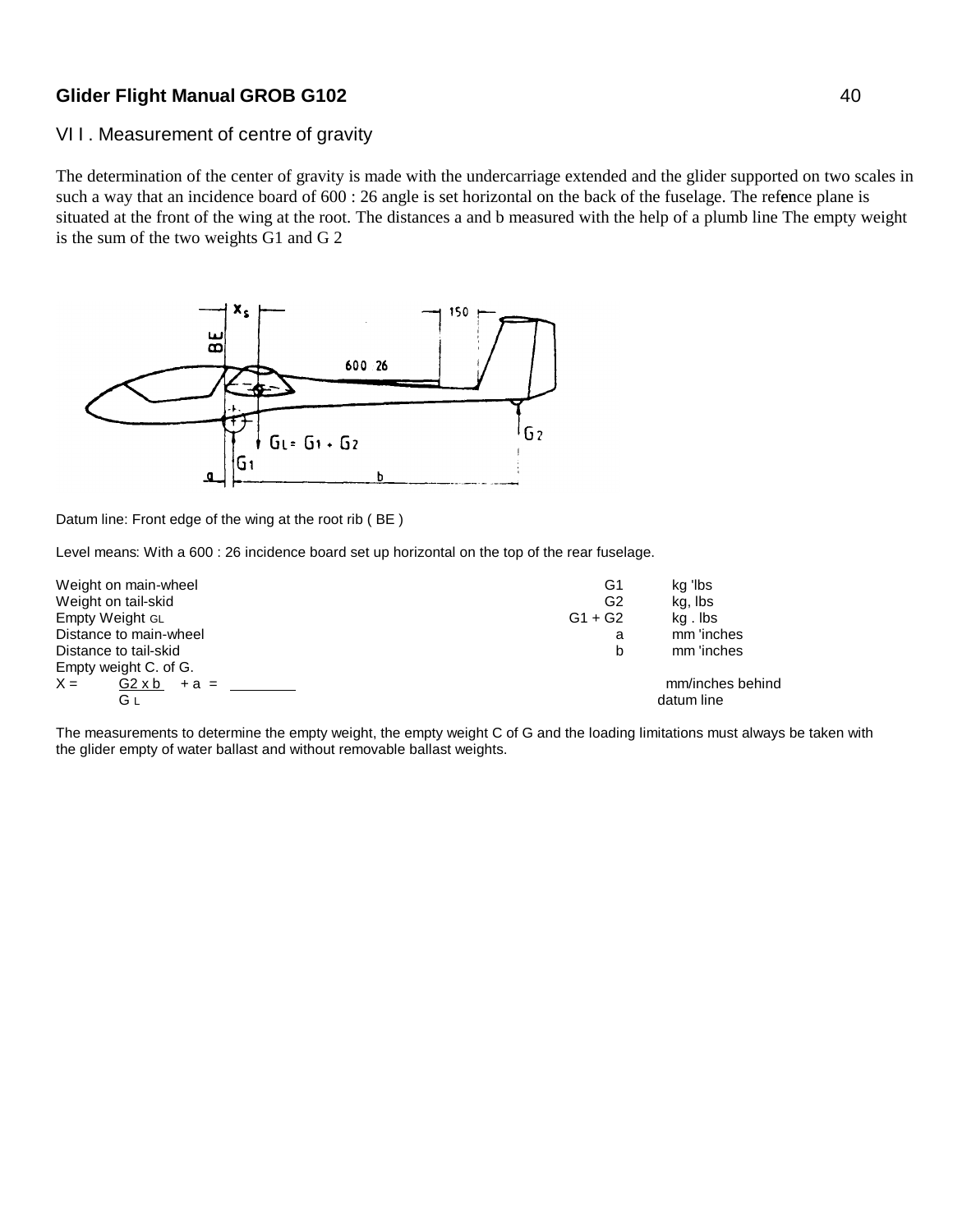|            | from | to     | multiply with |
|------------|------|--------|---------------|
| Conversion | ka   | lbs    |               |
|            | mm   | Inches | 0.0394        |

1, If the limits of the empty weight C of G positions and the loading limitations chart are adhered to, the C of G of the loaded glider will be within the permitted range.

#### STANDARD and CLUB ASTIR III

|                     | Range of C. of G. behind Datum |            |  |  |
|---------------------|--------------------------------|------------|--|--|
|                     | (mm)                           |            |  |  |
| <b>Empty Weight</b> |                                |            |  |  |
| kg                  | Forward                        | <u>Aft</u> |  |  |
| 250                 | 702                            | 769        |  |  |
| 255                 | 693                            | 763        |  |  |
| 260                 | 685                            | 758        |  |  |
| 265                 | 677                            | 753        |  |  |
| 2 70                | 670                            | 748        |  |  |
| 275                 | 648                            | 743        |  |  |
| Z80                 | 626                            | 738        |  |  |
|                     |                                |            |  |  |

It should be noted that to make use of the maximum load the minimum admissible load for non lifting parts must not be exceeded.

The weight of the non lifting parts is the sum of the fuselage, tailplane, and maximum load in the fuselage and must not exceed 250 kg (551 lbs) or the maximum load permitted in the fuselage must be correspondingly decreased. This refers to the load of the fuselage.

The Centre of Gravity should be rechecked after repair, repainting. the installation of additional equipment or when a period of 4 years has elapsed from the time of last weighing.